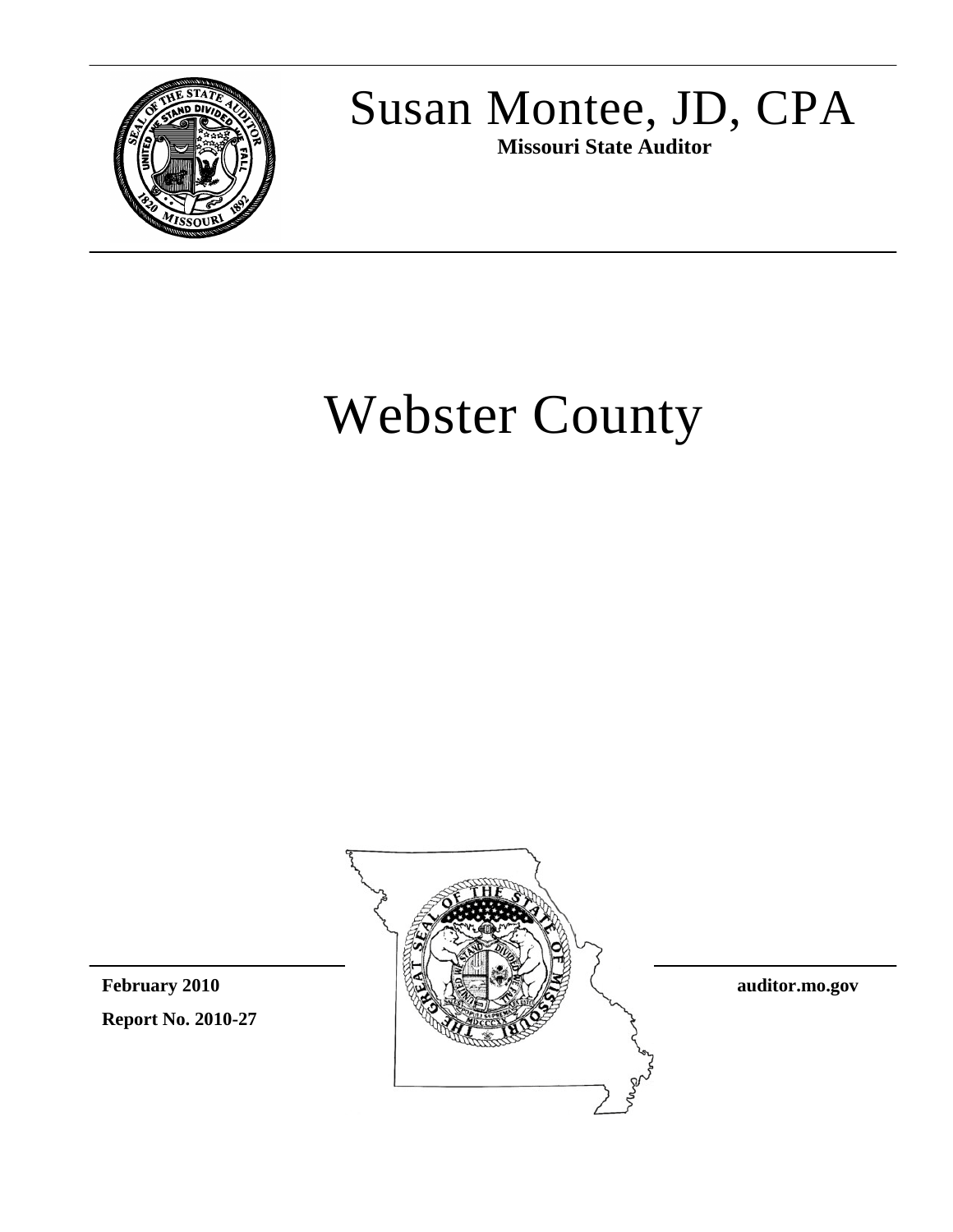# YELLOW SHEET

### **Findings in the audit of Webster County**

| <b>County Disbursements</b>                           | The County Commission purchased four tracts of real estate without<br>obtaining independent appraisals of the properties and also did not obtain<br>independent appraisals of properties exchanged with the City of Marshfield.<br>The county did not properly solicit bids or retain sufficient bid<br>documentation for some purchases and did not ensure fuel was purchased in<br>compliance with the agreed upon price.                                                                                                                                                                                                                                                                                                                                                                                                                     |  |  |  |  |
|-------------------------------------------------------|-------------------------------------------------------------------------------------------------------------------------------------------------------------------------------------------------------------------------------------------------------------------------------------------------------------------------------------------------------------------------------------------------------------------------------------------------------------------------------------------------------------------------------------------------------------------------------------------------------------------------------------------------------------------------------------------------------------------------------------------------------------------------------------------------------------------------------------------------|--|--|--|--|
|                                                       | Procedures for monitoring county credit card use are insufficient. The<br>County Commission does not review itemized credit card statements and/or<br>invoices for county credit card purchases paid from restricted special<br>revenue funds administered by other county officials. The County Collector<br>made several personal credit card purchases, such as meals for his wife and<br>alcohol, and incurred excessive meal and lodging costs. Purchases were<br>made in violation of the county's travel policies. Adequate supporting<br>documentation was also not maintained for some of the credit card<br>purchases made by the County Collector. Further, the County Collector<br>opened another credit card account with a different bank, and the County<br>Commission was not aware the additional credit card account existed. |  |  |  |  |
|                                                       | The county has not developed a formal written policy regarding cellular<br>phone use or established adequate monitoring procedures to determine<br>whether a cellular phone is needed or of benefit to the county. Fuel use is<br>not adequately reviewed and reconciled to fuel purchases. The county did<br>not always enter into formal written agreements signed by all parties<br>defining services to be provided and benefits to be received. Monies<br>received from private citizens and businesses for paving projects are not<br>receipted and deposited in a timely manner.                                                                                                                                                                                                                                                         |  |  |  |  |
| Payroll Controls and<br>Procedures                    | Compensatory (overtime) balances for county employees have accumulated<br>and could potentially be a significant liability to the county. At November 7,<br>2009, county employees had accumulated 5,312 hours of compensatory time<br>valued at approximately \$68,550. Timesheets are not prepared by the<br>Assistant Prosecuting Attorney, and some timesheets submitted by road and<br>bridge employees were not signed by the employee or the employee's<br>supervisor.                                                                                                                                                                                                                                                                                                                                                                   |  |  |  |  |
| <b>Property Tax System Controls</b><br>and Procedures | Controls and procedures over the property tax system need improvement.<br>As a result, there is less assurance that all property tax monies have been<br>accounted for properly. Neither the County Commission nor the County<br>Clerk adequately reviews the activities of the County Collector. The County<br>Clerk and County Commission do not review and approve additions and<br>abatements to the tax system. The County Collector does not refund some<br>overpayments of property taxes. Instead, the County Assessor reduces the<br>taxpayer's property tax valuation for the amount of the overpayment for the<br>future tax year to compensate the taxpayer for the County Collector not                                                                                                                                            |  |  |  |  |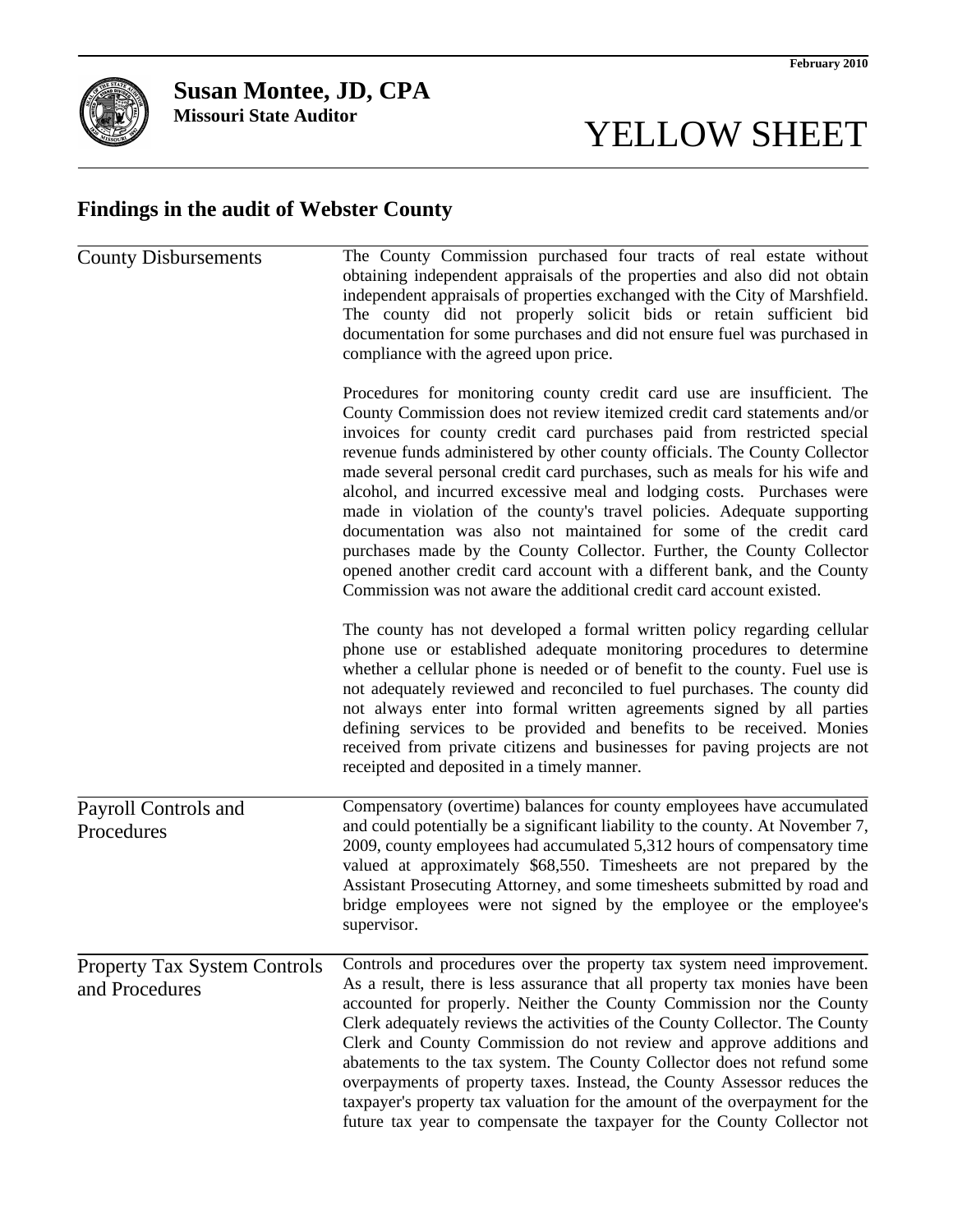

### **Susan Montee, JD, CPA**

**Missouri State Auditor**

# YELLOW SHEET

making refunds. Passwords used by the County Collector and Assessor offices are not unique to each employee.

| <b>County Collector Controls and</b><br>Procedures     | The County Collector's accounting and reporting procedures are not<br>sufficient and do not provide assurance monies collected are accounted for<br>properly. Although some of these problems were noted in our previous two<br>audits, little progress has been made. The County Collector's annual<br>settlements are incorrect. Differences were noted between the collections<br>and distributions reported on the annual settlements. The County Collector<br>does not compare the reconciled bank account balances to existing liabilities<br>and has not established procedures to routinely follow up on outstanding<br>checks. The County Collector did not disburse some monies collected on a<br>timely basis. Some of these monies were not disbursed until after we<br>brought these issues to the County Collector's attention. Accounting duties<br>are not segregated, and there was no evidence of a supervisory review of the<br>accounting records by the County Collector. Property tax receipts are not<br>always deposited intact and in a timely manner. |
|--------------------------------------------------------|---------------------------------------------------------------------------------------------------------------------------------------------------------------------------------------------------------------------------------------------------------------------------------------------------------------------------------------------------------------------------------------------------------------------------------------------------------------------------------------------------------------------------------------------------------------------------------------------------------------------------------------------------------------------------------------------------------------------------------------------------------------------------------------------------------------------------------------------------------------------------------------------------------------------------------------------------------------------------------------------------------------------------------------------------------------------------------|
| <b>Prosecuting Attorney Controls</b><br>and Procedures | Procedures are not in place to routinely identify month-end liabilities and<br>reconcile to the bank account balances. There was no independent approval<br>to support adjustments posted to the accounting system, and adequate<br>documentation of such adjustments was not retained. Accounting duties are<br>not adequately segregated, and procedures have not been established to<br>ensure charges are filed with the court for unresolved bad check complaints<br>on a timely basis.<br>Other findings in the audit report relate to the controls and procedures in the<br>Sheriff and Recorder of Deeds offices, and County Commission meeting<br>minutes.                                                                                                                                                                                                                                                                                                                                                                                                             |
|                                                        | All reports are available on our Web site: auditor.mo.gov                                                                                                                                                                                                                                                                                                                                                                                                                                                                                                                                                                                                                                                                                                                                                                                                                                                                                                                                                                                                                       |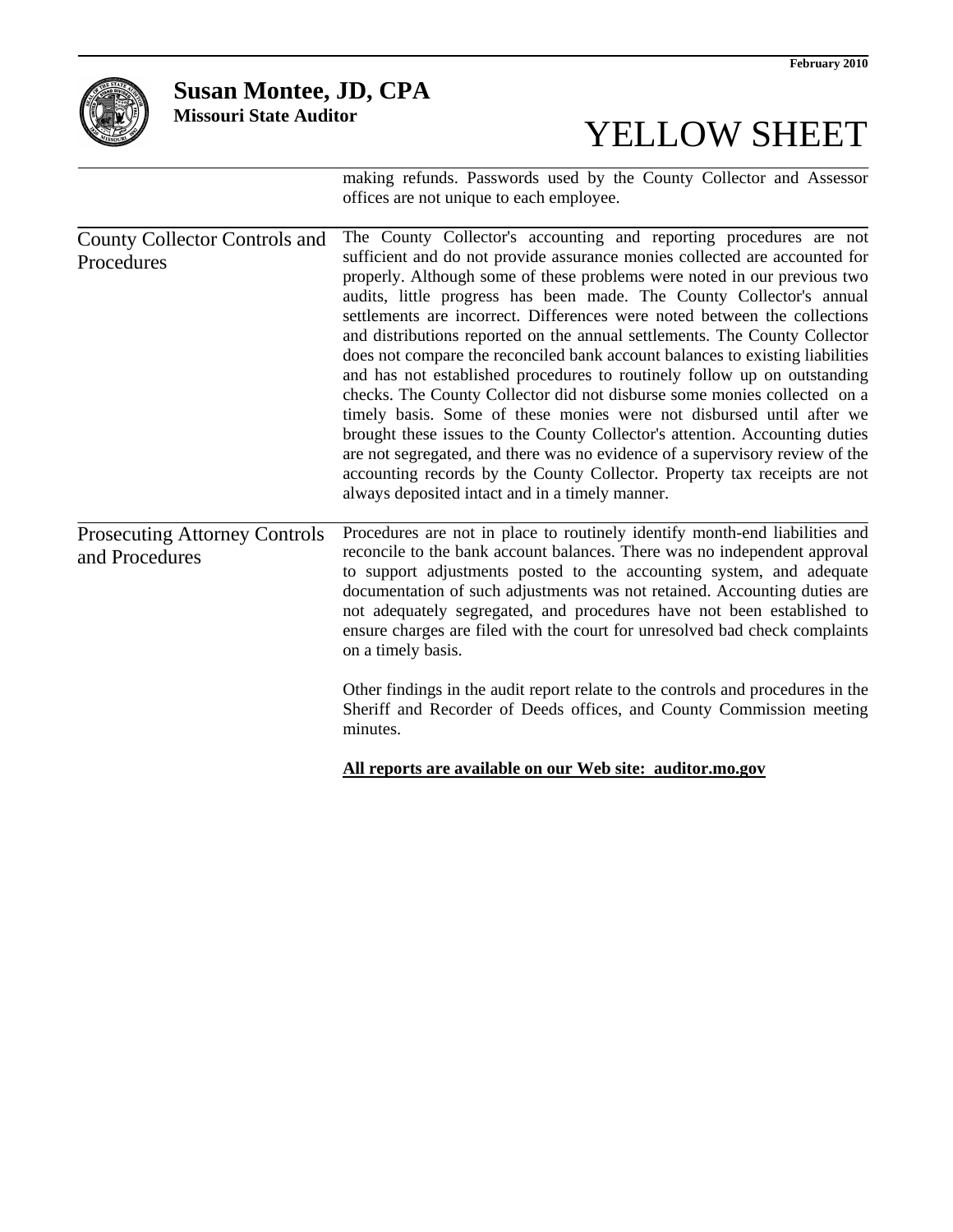### Webster County Table of Contents

| <b>State Auditor's Report</b>       | $\overline{2}$ |
|-------------------------------------|----------------|
|                                     |                |
| <b>Management Advisory</b>          |                |
| Report - State Auditor's            |                |
| Findings                            |                |
|                                     |                |
|                                     |                |
|                                     |                |
|                                     |                |
|                                     |                |
|                                     |                |
| <b>Organization and Statistical</b> | 27             |

Information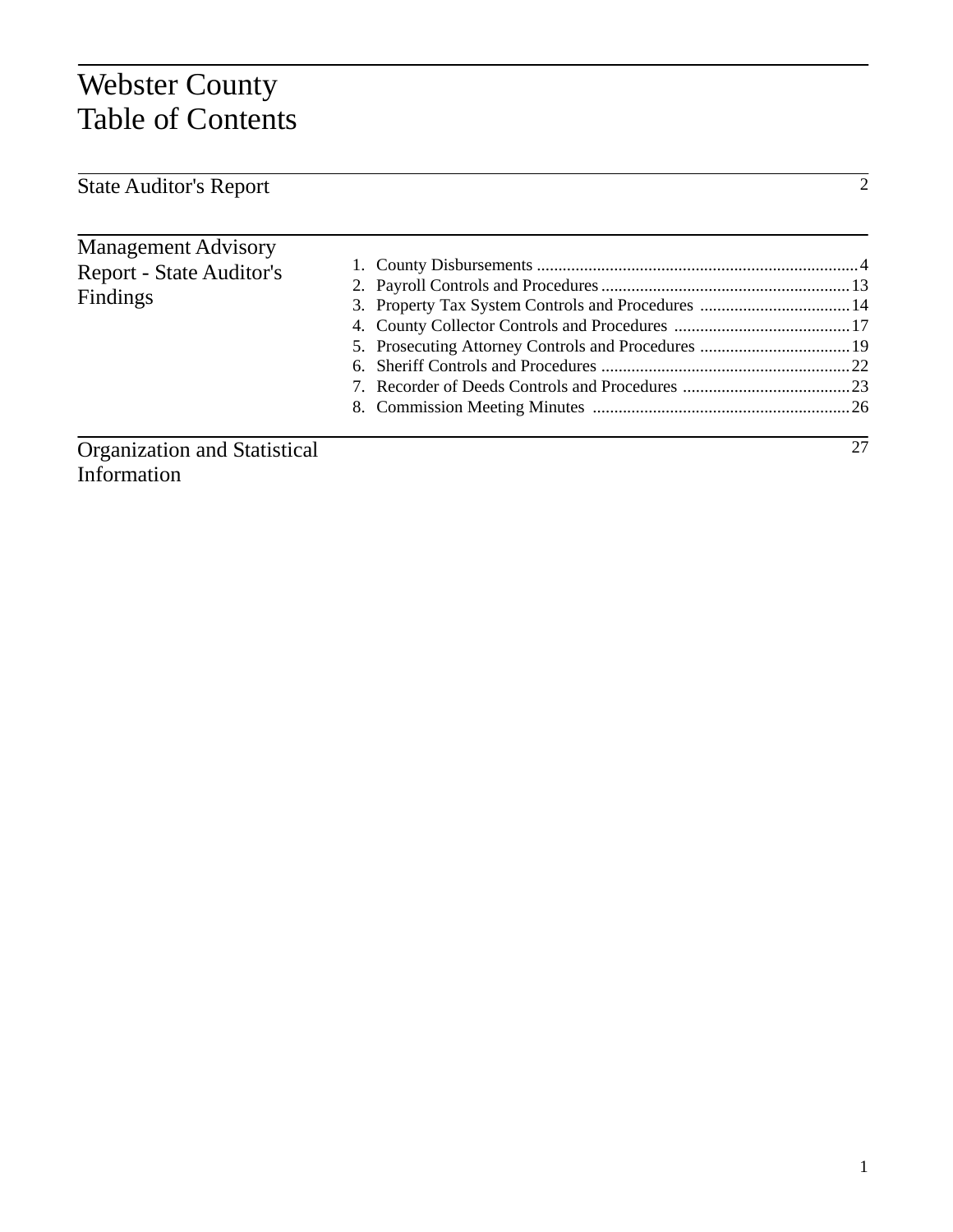

**SUSAN MONTEE, JD, CPA Missouri State Auditor**

To the County Commission and Officeholders of Webster County

We have audited certain operations of Webster County in fulfillment of our responsibilities under Section 29.230, RSMo. In addition, Daniel Jones and Associates, Certified Public Accountants, has been engaged to audit the financial statements of Webster County for the 2 years ended December 31, 2008. The scope of our audit included, but was not necessarily limited to, the 2 years ended December 31, 2008. The objectives of our audit were to:

- 1. Evaluate the county's internal controls over significant management and financial functions.
- 2. Evaluate the county's compliance with certain legal provisions.
- 3. Evaluate the economy and efficiency of certain management practices and operations, including certain revenues and expenditures.

Our methodology included reviewing minutes of meetings, written policies and procedures, financial records, and other pertinent documents; interviewing various personnel of the county, as well as certain external parties; and testing selected transactions.

We obtained an understanding of internal controls that are significant within the context of the audit objectives and assessed whether such controls have been properly designed and placed in operation. However, providing an opinion on the effectiveness of internal controls was not an objective of our audit and accordingly, we do not express such an opinion.

We obtained an understanding of legal provisions that are significant within the context of the audit objectives, and we assessed the risk that illegal acts, including fraud, and violations of contract, or other legal provisions could occur. Based on that risk assessment, we designed and performed procedures to provide reasonable assurance of detecting instances of noncompliance significant to those provisions. However, providing an opinion on compliance with those provisions was not an objective of our audit and accordingly, we do not express such an opinion. Abuse, which refers to behavior that is deficient or improper when compared with behavior that a prudent person would consider reasonable and necessary given the facts and circumstances, does not necessarily involve noncompliance with legal provisions. Because the determination of abuse is subjective, our audit is not required to provide reasonable assurance of detecting abuse.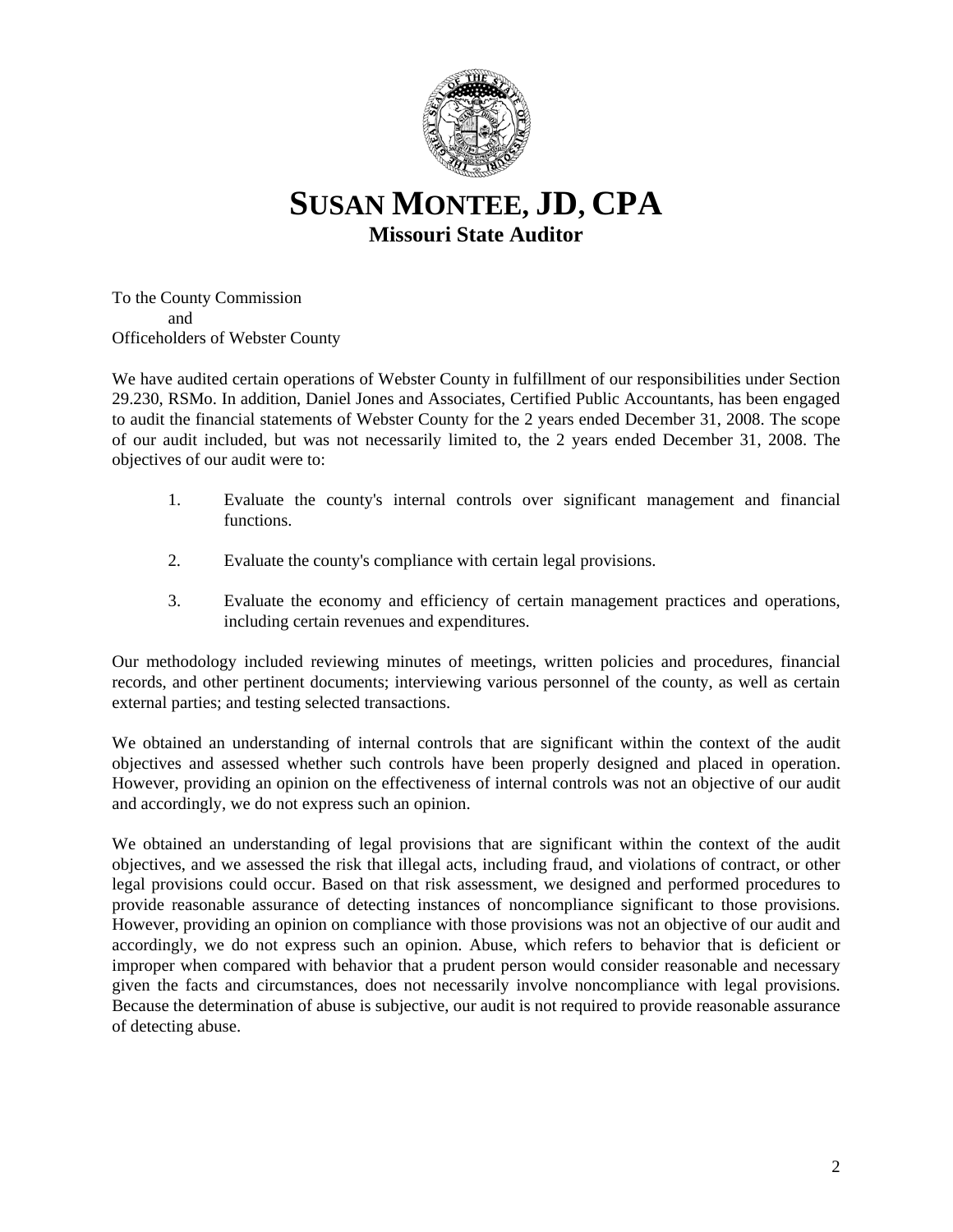We conducted our audit in accordance with the standards applicable to performance audits contained in *Government Auditing Standards*, issued by the Comptroller General of the United States. Those standards require that we plan and perform our audit to obtain sufficient, appropriate evidence to provide a reasonable basis for our findings and conclusions based on our audit objectives. We believe that the evidence obtained provides such a basis.

The accompanying Organization and Statistical Information is presented for informational purposes. This information was obtained from the county's management and was not subjected to the procedures applied in our audit of the county.

The accompanying Management Advisory Report presents our findings arising from our audit of Webster County.

Sun Warker

Susan Montee, JD, CPA State Auditor

The following auditors participated in the preparation of this report:

Director of Audits: Alice M. Fast, CPA, CIA, CGFM Audit Manager: Pamela Allison Tillery, CPA In-Charge Auditor: Donald Troy Royer<br>Audit Staff: Toni Wade Toni Wade Connie James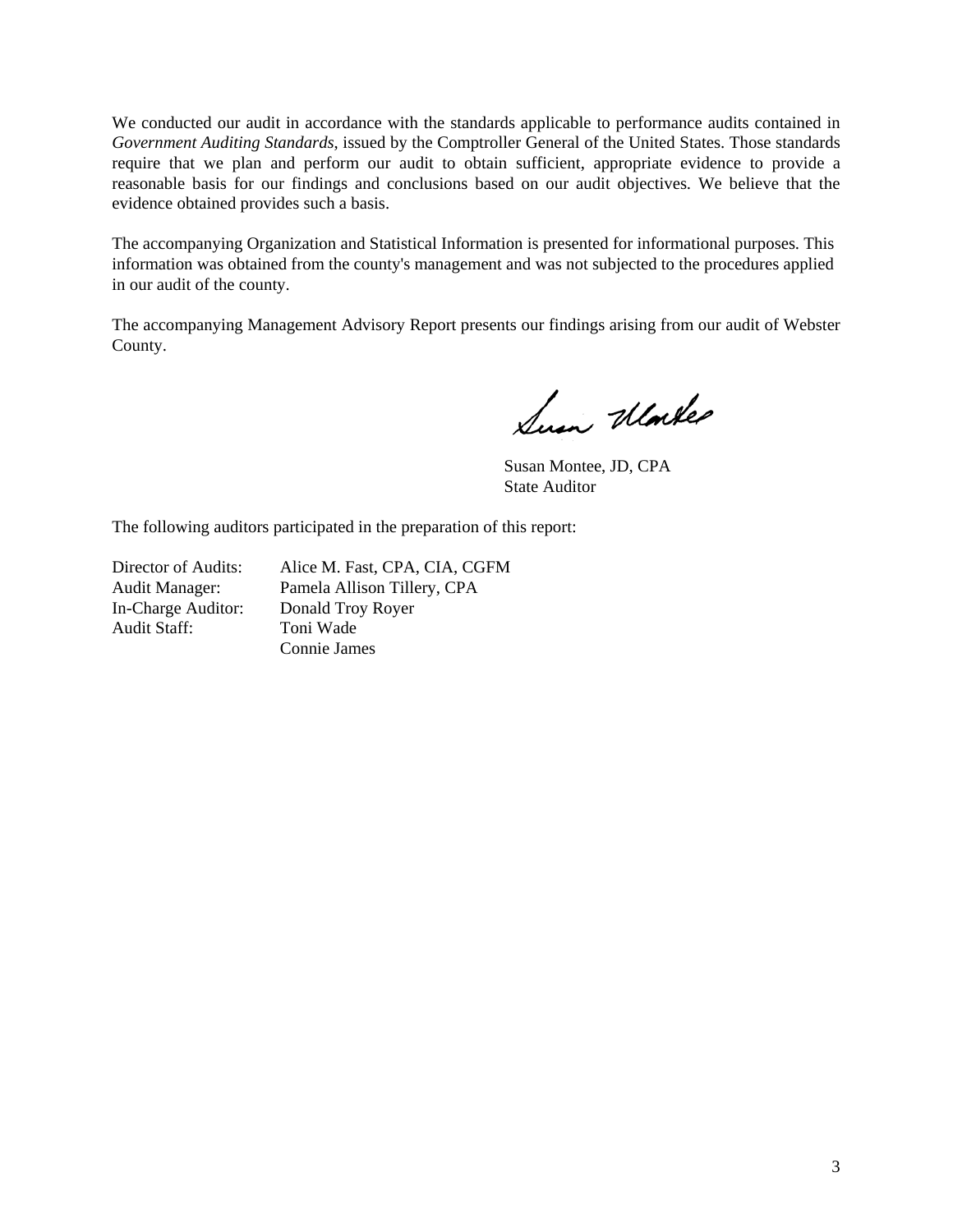### $W<sub>1</sub>$  Donot Management Advisory Report Webster County State Auditor's Findings

| 1. County<br><b>Disbursements</b>      | Controls and procedures over county disbursements including real estate<br>purchases/exchanges, bidding and conflicts of interest, credit cards, cellular<br>phones, fuel usage, written agreements, and paving projects need<br>improvement. |
|----------------------------------------|-----------------------------------------------------------------------------------------------------------------------------------------------------------------------------------------------------------------------------------------------|
| 1.1 Real estate<br>purchases/exchanges | While the County Commission obtained an independent appraisal for one<br>real estate tract purchased at the request of the seller, the County<br>Commission purchased four other tracts of real estate without obtaining                      |

independent appraisals of the properties.

|         |                  | Amount of    | County Assessor's<br>Assessed Value of |
|---------|------------------|--------------|----------------------------------------|
|         | Date Purchased   | Purchase     | Property*                              |
| Tract 1 | August 27, 2008  | \$<br>25,000 | 7,900                                  |
| Tract 2 | January 23, 2009 | 100,000      | 46,100                                 |
| Tract 3 | January 23, 2009 | 60,000       | 20,200                                 |
| Tract 4 | October 9, 2009  | 46,900       | 14,900                                 |

\* Assessed value is based upon square footage and the date the building/property was built/purchased.

The county also did not obtain independent appraisals of properties exchanged with the City of Marshfield. On July 23, 2009, the city exchanged land to the county in return for a building constructed at the county's cost on another city-owned property, which the county had been leasing. Additionally, the county did not estimate the costs to demolish or dispose of buildings on tracts 1 and 2, and the property exchanged prior to the transactions.

While the County Commission believes the amounts paid and values of property exchanged were reasonable, written appraisals from an independent company should have been obtained prior to the purchases/exchange and used to provide the basis for negotiations. In addition, estimated costs to demolish and dispose of the buildings should have been considered by the County Commission in its decision making process.

The county did not properly solicit bids or retain sufficient bid documentation for the following purchases: 1.2 Bidding and conflicts of interest

| Item or Service                      | Cost    |  |
|--------------------------------------|---------|--|
| Fuel (2008 and 2007)                 | 342,653 |  |
| Electrical work (2008 and 2007)      | 47.767  |  |
| Assessor's office computer equipment | 7,873   |  |
| Tires for law enforcement            | 5,533   |  |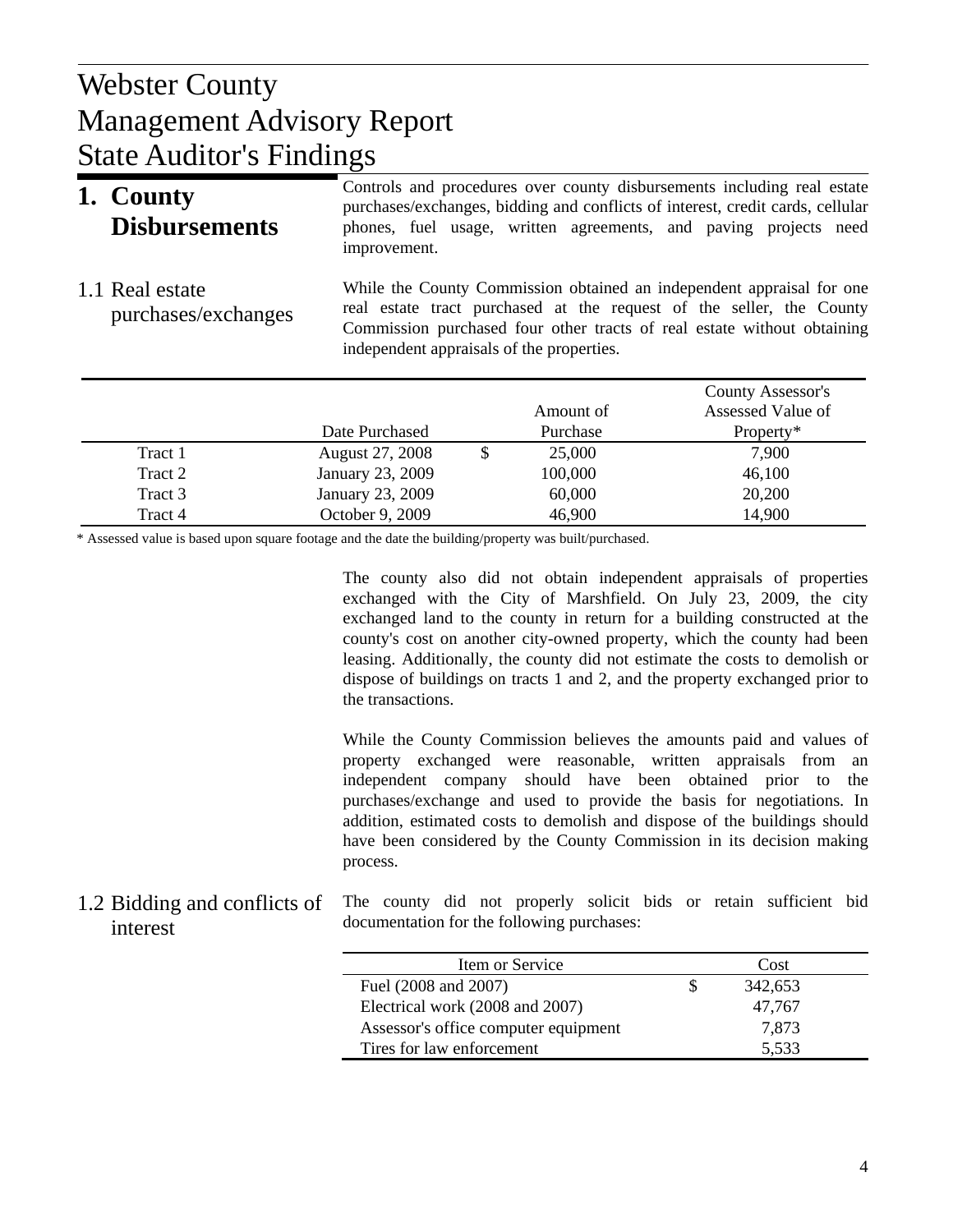

In addition to the fuel noted above, the county purchased \$399,877 of fuel from another vendor during 2008 and 2007. While the County Commission indicated this vendor verbally agreed to set the price of fuel weekly at a set margin over the "rack price" published in an independent industry journal, the county did not always ensure the vendor charged this price.

County Commissioner Young did not abstain from the approval of payments made during 2007 and 2008 to his first cousin for the electrical work performed.

Section 50.660, RSMo, provides guidance on bidding requirements and procedures. Routine use of a competitive procurement process (advertisement for bids, phone solicitations, written requests for proposals, etc.) for major purchases ensures the county has made every effort to receive the best and lowest price and all interested parties are given an equal opportunity to participate in county business. Documentation of the various proposals received, and the county's selection process and criteria should be retained to demonstrate compliance with the law and support decisions made. The County Commission should ensure fuel is charged at the agreed upon price. Also, County Commissioners serve in a fiduciary capacity and approving disbursements to a relative could create the appearance of a conflict of interest.

The county's overall monitoring of credit cards needs improvement and some purchases made with credit cards appear inappropriate. 1.3 Credit cards

Procedures for monitoring county credit card use are insufficient and the potential liability to the county is significant. The county has 23 bank cards assigned to various county officials and employees with credit limits ranging from \$2,500 to \$5,000. The county also has 4 store credit cards, with credit limits ranging from \$1,000 to \$6,500. County credit card purchases totaled approximately \$84,000 and \$67,000 during the years ended December 31, 2008 and 2007, respectively. County cards

> The County Commission does not review itemized credit card statements and/or invoices for county credit card purchases paid from restricted special revenue funds administered by other county officials (County Collector Tax Maintenance Fund, the Prosecuting Attorney Bad Check Fund, the Recorder of Deeds User Fee Fund, the Sheriff Civil Fee Fund, and the Sheriff Revolving Fund). Cardholder needs have also not been adequately reviewed to evaluate and establish reasonable credit limits. Based on the current limits of these credit cards, there is a potential maximum liability of \$79,000 for each billing period. While many of these credit card billings are paid from special revenue funds, the county could become liable for unanticipated amounts should excessive charges be made and sufficient monies are not available to cover billed amounts.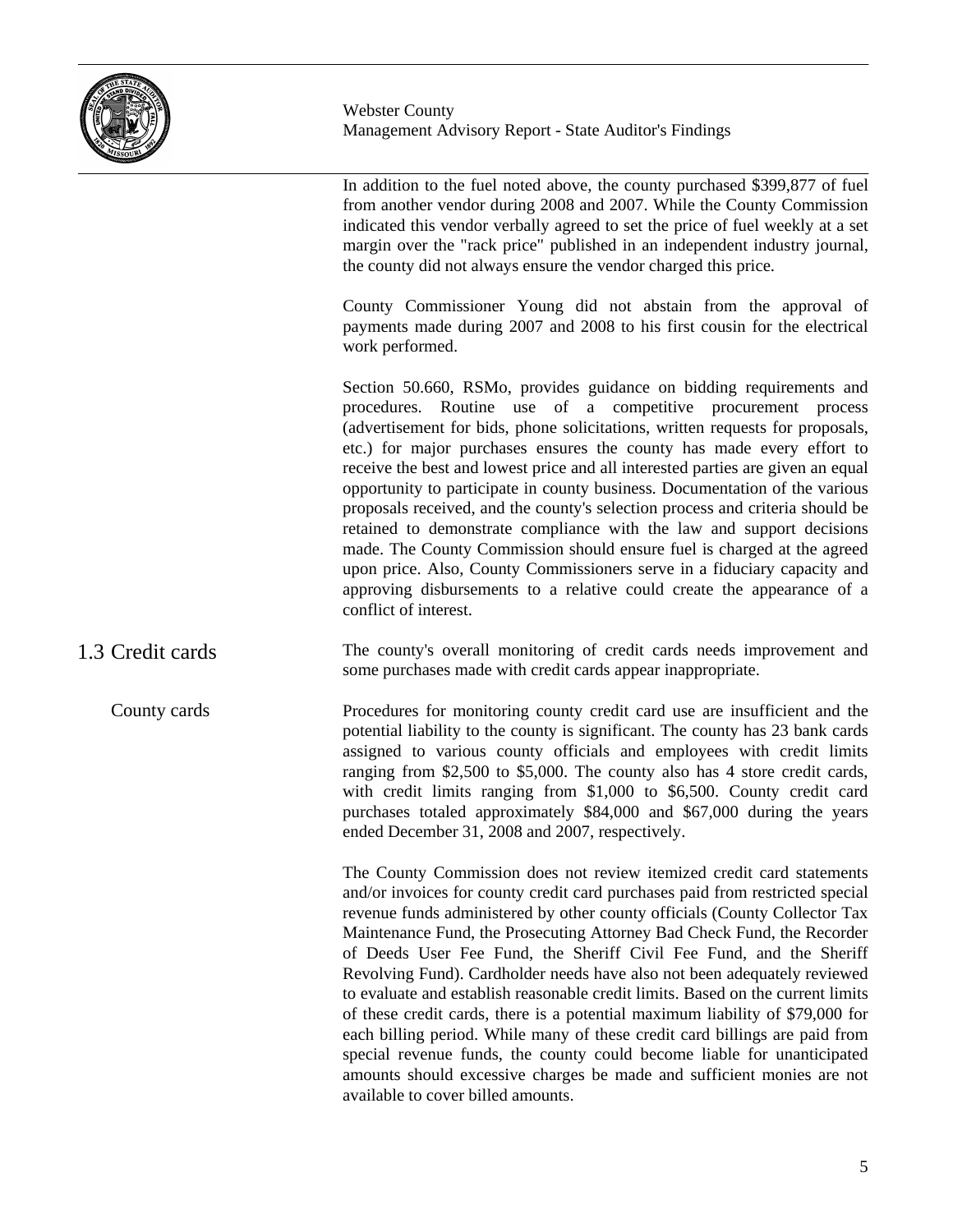

Given the lack of controls and potential liability related to credit cards, the County Commission should review credit card assignments and usage to evaluate each employee's continued need for a card and establish reasonable credit card limits. Formal credit card policies and procedures are necessary to provide guidance to employees and officials, and help ensure credit cards are used only for county business. A formal policy could address allowable purchases, maximum dollar limit of purchases, required supporting documentation and approvals, and reconciling procedures. The County Commission should also require all credit card invoices be submitted prior to payment and review activity of funds under the control of other county officials to ensure expenses paid are necessary and reasonable.

The County Collector made several personal credit card purchases, and some purchases were made in violation of the county's travel policies. For example, the County Collector incurred lodging costs using his county credit card at Osage Beach for a suite for two nights in November 2007, totaling \$296 for he and his wife, while his deputy incurred lodging costs of only \$192 for a single occupancy room for the same hotel, and dates and duration of stay. In addition, on the second day of this trip, the County Collector indicated he and his wife traveled to Lebanon or 72 miles round trip to meet his in-laws for dinner. The County Collector charged \$63 in fuel to his credit card and \$39 for meals for he and his wife. Adequate supporting documentation was not maintained for any of the \$610 of credit card purchases made by the County Collector in November 2007. The County Collector obtained documentation from vendors at our request. This was the only month the County Collector used the county credit card. The County Collector reimbursed the Tax Maintenance Fund for these personal purchases after we brought them to his attention in December 2009. County Collector purchases

> Further, the County Collector opened another credit card account with a different bank, and the County Commission was not aware the additional credit card account existed. The County Collector disbursed approximately \$23,000 annually in credit card purchases using this card during the years ended December 31, 2008 and 2007. This credit card account also has an excessive credit limit of \$9,000. We reviewed the July and December 2008 credit card statements totaling \$4,048 and determined the County Collector purchased meals for his wife, incurred excessive meal costs, charged alcohol purchases to the account, and purchased other questionable items. For example, the County Collector purchased a bottle of wine, an appetizer, and two prime rib dinners for \$86 for he and his wife in July 2008. The county's travel policy indicates lodging costs will be reimbursed at only a single occupancy government rate, meal reimbursements are limited to a maximum of \$25 per day, and meal expenses are to be reasonable, and no alcoholic beverages are to be paid with county funds. The County Collector reimbursed the Tax Maintenance Fund for these personal purchases in November 2009, after we brought them to his attention.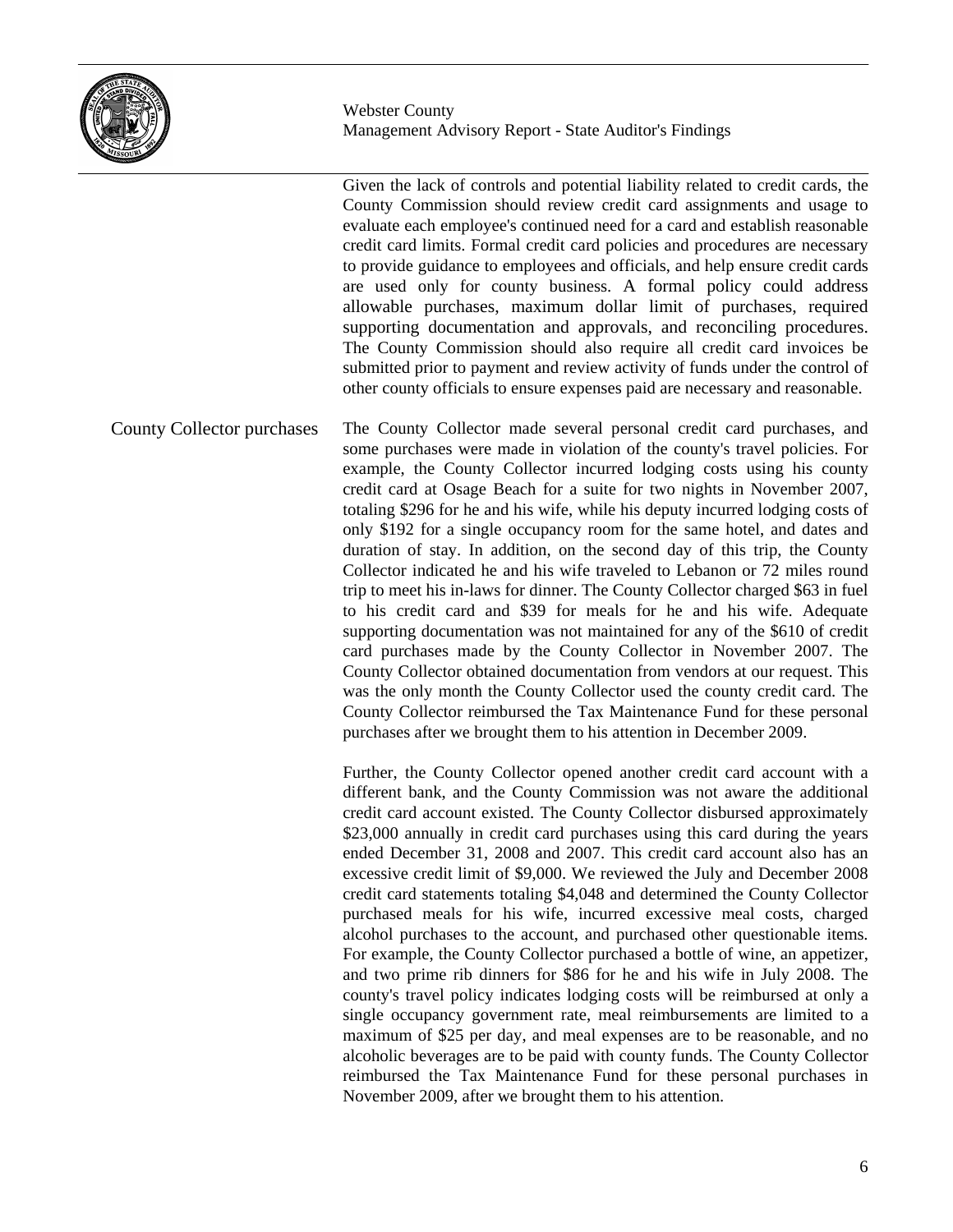

The County Collector should discontinue the practice of using county funds to pay for personal and inappropriate expenses and ensure all travel expenses are in compliance with the county's travel policies. County residents place a fiduciary trust in their public officials to expend public funds in a necessary and appropriate manner. The County Collector should review past credit card bills and reimburse the Tax Maintenance Fund for all personal and inappropriate expenses. The County Commission should also consider any other action that may be appropriate given the circumstances.

The county has not developed a formal written policy regarding cellular phone use or established adequate monitoring procedures to determine whether a cellular phone is needed or of benefit to the county. During 2008 and 2007, the Sheriff's office used eight cellular phones, the road and bridge department used three cellular phones; and the emergency management director, custodian, and two Associate Circuit Judges each used a cellular phone. The county disbursed approximately \$11,000 and \$12,000 during the years ended December 31, 2008 and 2007, respectively, for the use of these cellular phones. 1.4 Cellular phones

> We identified at least six more cellular phone bills paid through use of credit cards by the Offices of the Prosecuting Attorney (two phones), Recorder of Deeds (three phones), and County Collector (one phone). The County Commission was unaware these six cellular phones were paid through county credit cards.

> Further, the Sheriff's department discontinued use of the eight cellular phones in 2009; however, only three of the phones have been returned to the Sheriff. Currently, the county pays 13 deputies a monthly stipend of \$10 for cellular phone use. In addition, the Sheriff contacted another cellular phone company in 2009 to set up his own accounts and obtain three cellular phones without any review or approval by the County Commission. The Sheriff is paying these cellular phones through a fund under his control, and the disbursements of this fund are not reviewed by the County Commission.

> A written policy and adequate monitoring procedures are needed to establish guidance for the acquisition, assignment, and use of cellular phones, and to ensure cellular phones are acquired only by allowable personnel and properly used for business purposes.

While mileage and fuel use logs are prepared by the Sheriff's office and road and bridge department, fuel use is not adequately reviewed and reconciled to fuel purchases. The county purchased over \$700,000 of fuel during the 2 years ended December 31, 2008, from two local vendors. In addition, while the county terminated an employee in January 2009, who admitted to stealing fuel after it was reported to the county by a concerned citizen, the 1.5 Fuel usage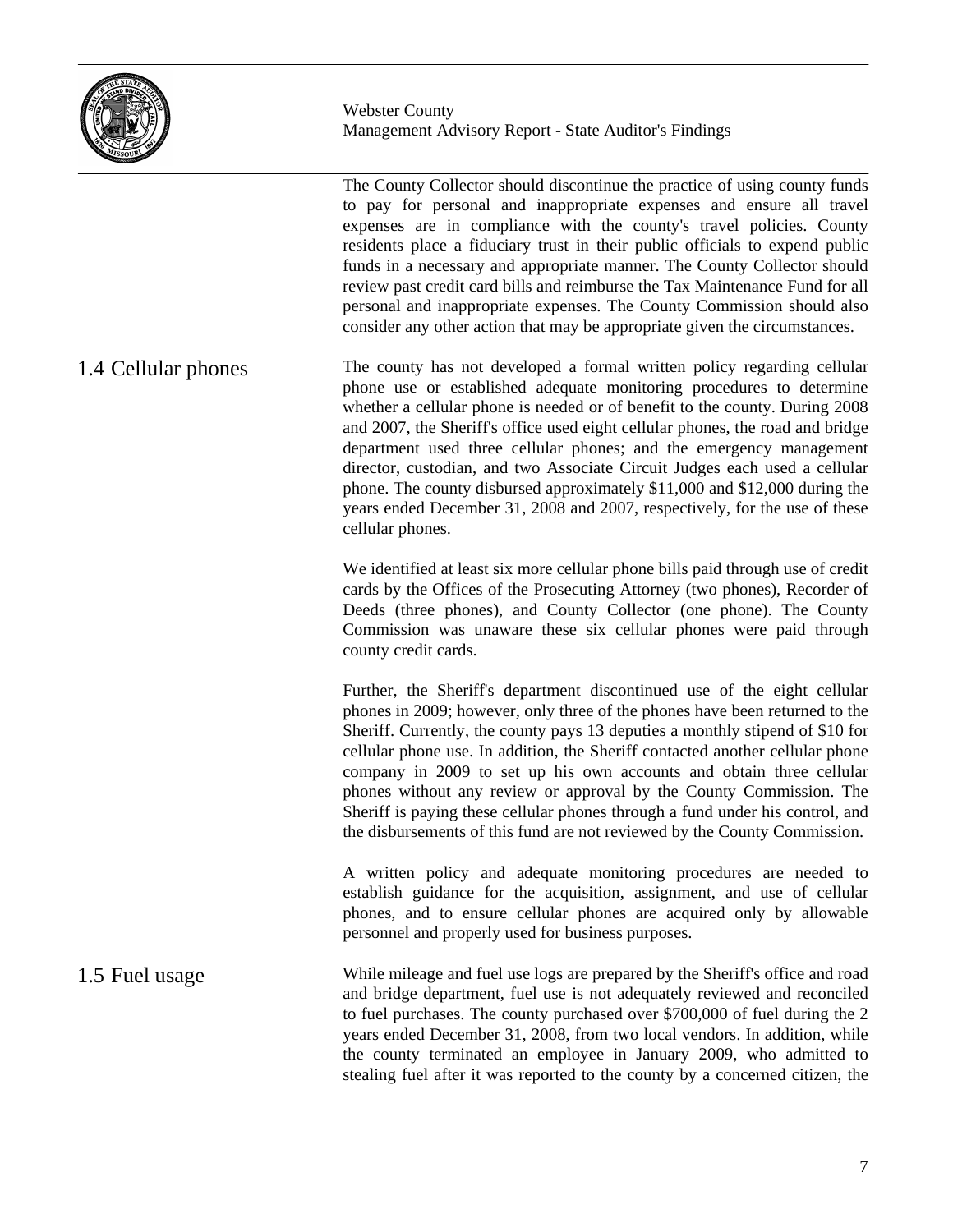

county did not establish any additional controls or procedures over fuel after the theft occurred.

Mileage and fuel use logs should be adequately reviewed and reconciled to fuel purchases. Failure to account for fuel purchases could result in loss, theft, and misuse going undetected.

The county did not always enter into formal written agreements signed by all parties defining services to be provided and benefits to be received. 1.6 Written agreements

- Written contracts were not obtained for the distribution of county aid road trust (CART) monies and capital improvement sales tax (CIST) monies to the Seymour Special Road District. During the 2 years ended December 31, 2008, approximately \$290,000 of CART monies and \$416,000 of CIST monies were distributed to the special road district based on the district's share of miles within the county. While the county requested and received financial information from the special road district regarding the use of the monies, there were no written contracts.
- The county donated \$7,209 to the Greene County/State Highway Patrol Crime Lab in March 2009. The county has pledged an annual donation of \$3,604 to the crime lab for the next 8 years. The request for funding from Greene County indicated the county's participation was strictly voluntary, and any future services provided to the county would not be contingent upon the contribution. In addition, the county does not have a written agreement and has not received any documentation from this organization detailing the use of these monies.
- The county has not entered into a written agreement with the County Surveyor for office space in the courthouse, where he conducts personal business, or to serve as the county's flood plain manager. The county provides the office space at no cost to the County Surveyor and has paid the County Surveyor \$3,000 annually during the 2 years ended December 31, 2008, to serve as the county's flood plain manager.

It is important for the county to document the adequacy of office space arrangements with the County Surveyor to avoid the appearance of an inappropriate use of public resources. While the county has a resolution regarding the appointment of a flood plain manager and the related duties, an agreement with the County Surveyor is needed to clarify this role and establish the compensation for the position.

Written contracts are necessary to ensure all parties are aware of their duties and responsibilities and to prevent misunderstandings. Written contracts signed by the parties involved, should specify the services to be rendered,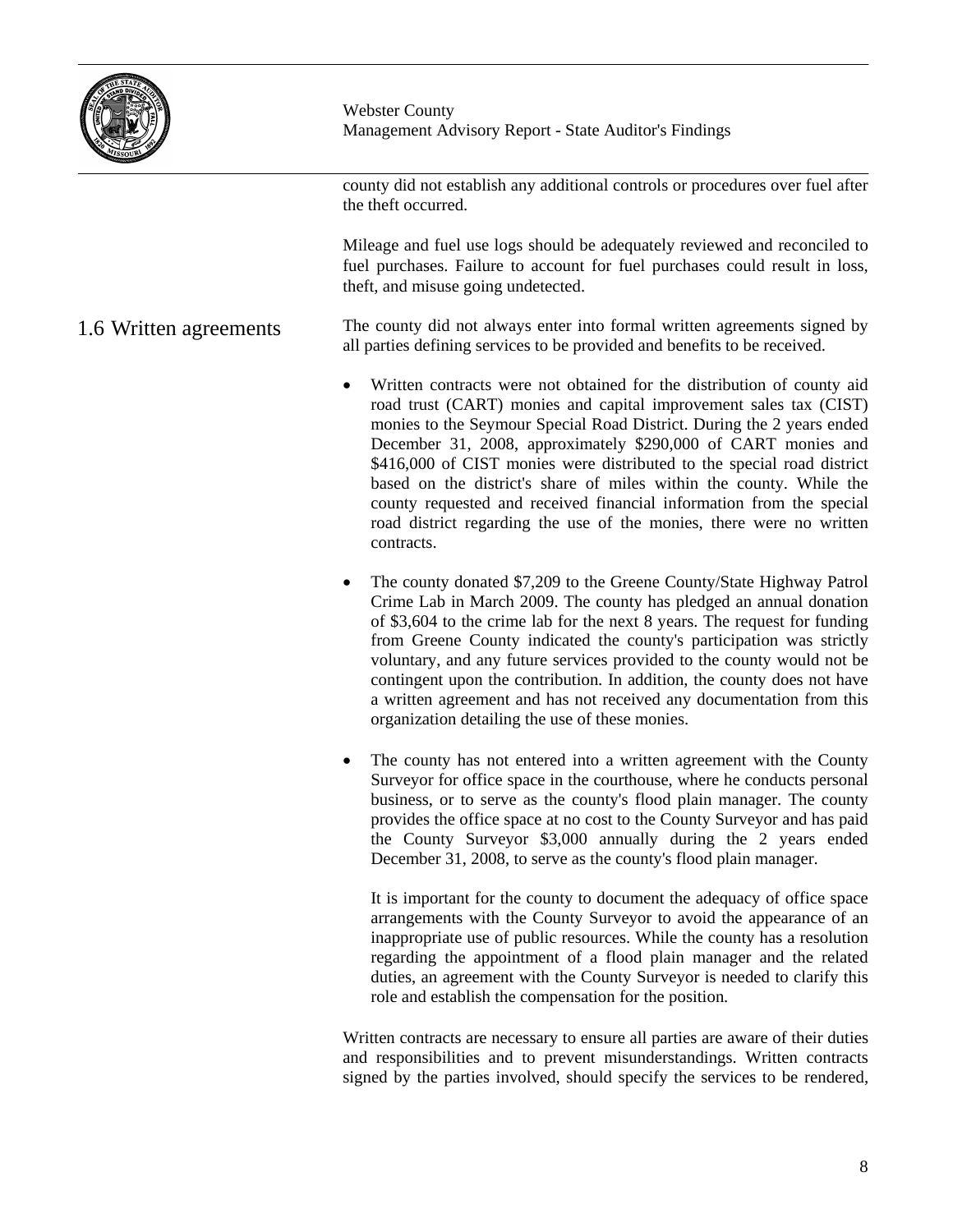

and the manner and amount of compensation to be paid. Section 432.070, RSMo, requires contracts of political subdivisions to be in writing.

Monies received from private citizens and businesses for paving projects are not receipted and deposited in a timely manner. The county collected \$78,686 and \$76,296 for these paving projects during the years ended December 31, 2008 and 2007, respectively. The county pays an asphalt vendor to pave county roads at the request and cost of private citizens and businesses. The county requires private citizens and businesses to pay for the cost of the paving projects in advance based upon a cost estimate; however, the County Commission has requested the County Treasurer to hold the monies until the project is completed. For example, a check dated June 30, 2009, totaling \$11,875 was not receipted and deposited by the County Treasurer until August 26, 2009, when the project was completed. 1.7 Paving projects

> Receipt slips should be issued immediately upon receipt and monies collected should be deposited intact and timely to provide better accountability and security over monies received. Checks should be deposited timely to ensure the county is properly compensated for the project and limit the possibility of insufficient funds related to checks held for long periods.

> Similar conditions to points 1.1, 1.3, and 1.6 were noted in our prior audit report.

The County Commission:

- 1.1 Ensure independent appraisals are obtained and associated costs are considered for all future real estate purchases.
- 1.2 Perform a competitive procurement process for all major purchases and maintain documentation of decisions made. In addition, the County Commission should more closely examine county transactions to identify and avoid apparent and actual conflicts of interest.
- 1.3 Implement policies and procedures to adequately monitor all credit card purchases, and evaluate the need for each credit card and cancel any cards that are determined unnecessary. The County Collector should discontinue the practice of using county funds to pay for personal and inappropriate expenses, review past credit card bills, and reimburse the Tax Maintenance Fund for any personal and inappropriate expenses. The County Commission should also consider any other action that may be appropriate given the circumstances.

Similar conditions previously reported

Recommendations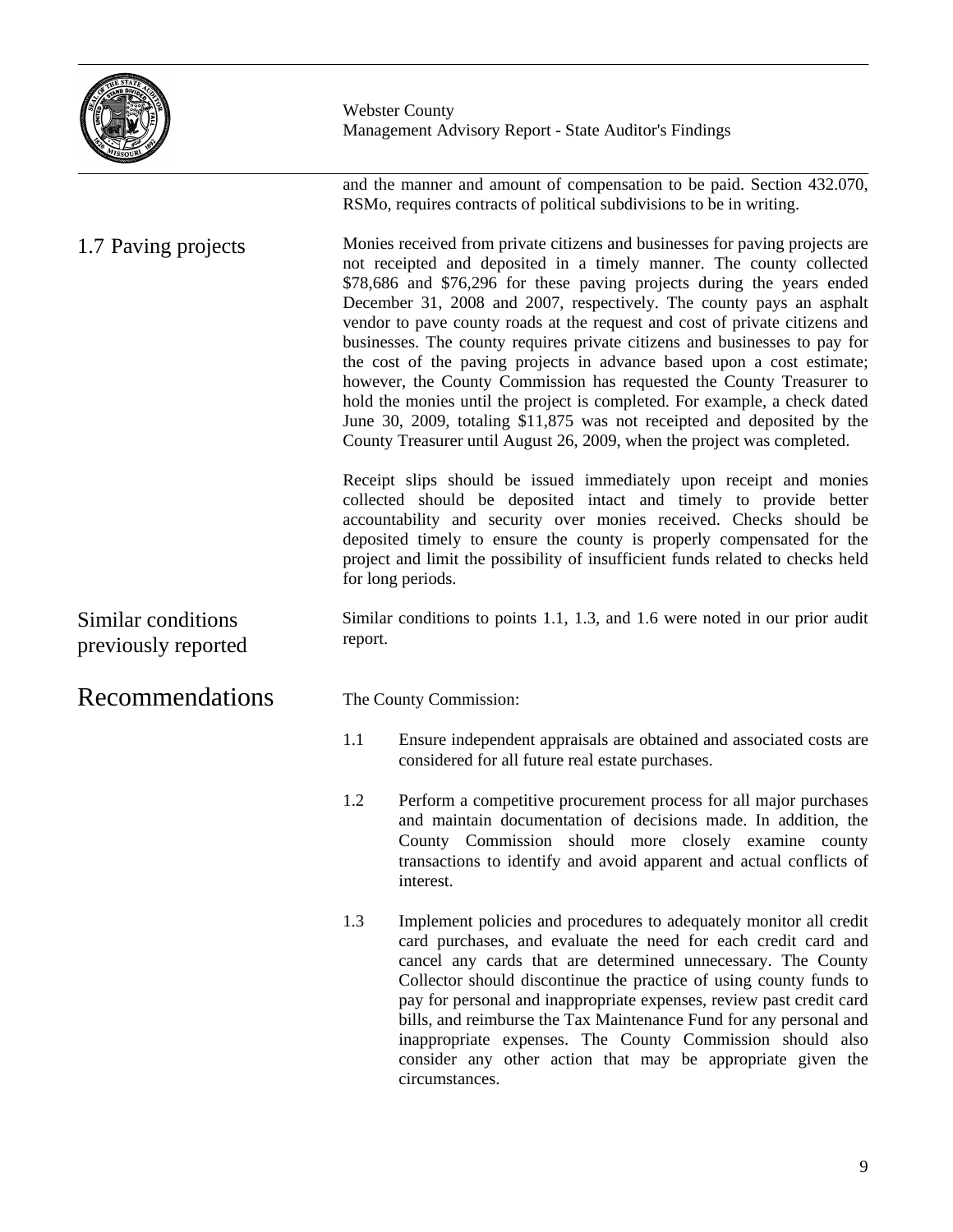

1.4 Develop a formal written policy regarding the use of cellular phones, and establish a monitoring system for the assignment, use, and acquisition of cellular phones. 1.5 Require mileage and fuel use logs be adequately reviewed and reconciled to fuel purchases. Any significant discrepancies should be investigated 1.6 Enter into proper written agreements. 1.7 Ensure proper procedures are established for the receipt and deposit of monies. *The County Commission provided the following written responses: 1.1 We agree we should consider obtaining an appraisal when it is deemed to be a prudent use of taxpayer money. 1.2 We agree we should more closely examine county fuel purchases. We will improve the process by rebidding the margin over wholesale bi-annually and adding a coversheet to our weekly communication with vendors stating directly what price is to be used for the coming week, rather than allow the vendor to calculate the price off the industry publication we provide to them. Finally, we will ensure that weekly invoices for fuel always match the price agreed to in the bid. Bids for electrical work were solicited in June of 2008, and again in January of 2009. In each case, only one bid was received with the*  Auditee's Response

*base wage set at prevailing wage. We erred in waiting too long in 2008 to solicit bids, and again by not formally voting to accept the lone bid submitted in June of 2008 until January 2009. We will strive to ensure this does not happen again.* 

*It is true that payments made for electrical services were made to a relative of Commissioner Young, and that Commissioner Young did participate in approving invoices for electrical work. However, there is nothing wrong with that. The legal standard for "conflicts of interest" does not extend to first cousins. However, as this may appear to create a perceived conflict, each Commissioner (all of whom have large extended families) will take pains not to approve similar invoices in the future.* 

*1.3 The reason we do not review/approve individual credit card transactions made from restricted funds administered by other officeholders is that we do not believe we have the legal authority to*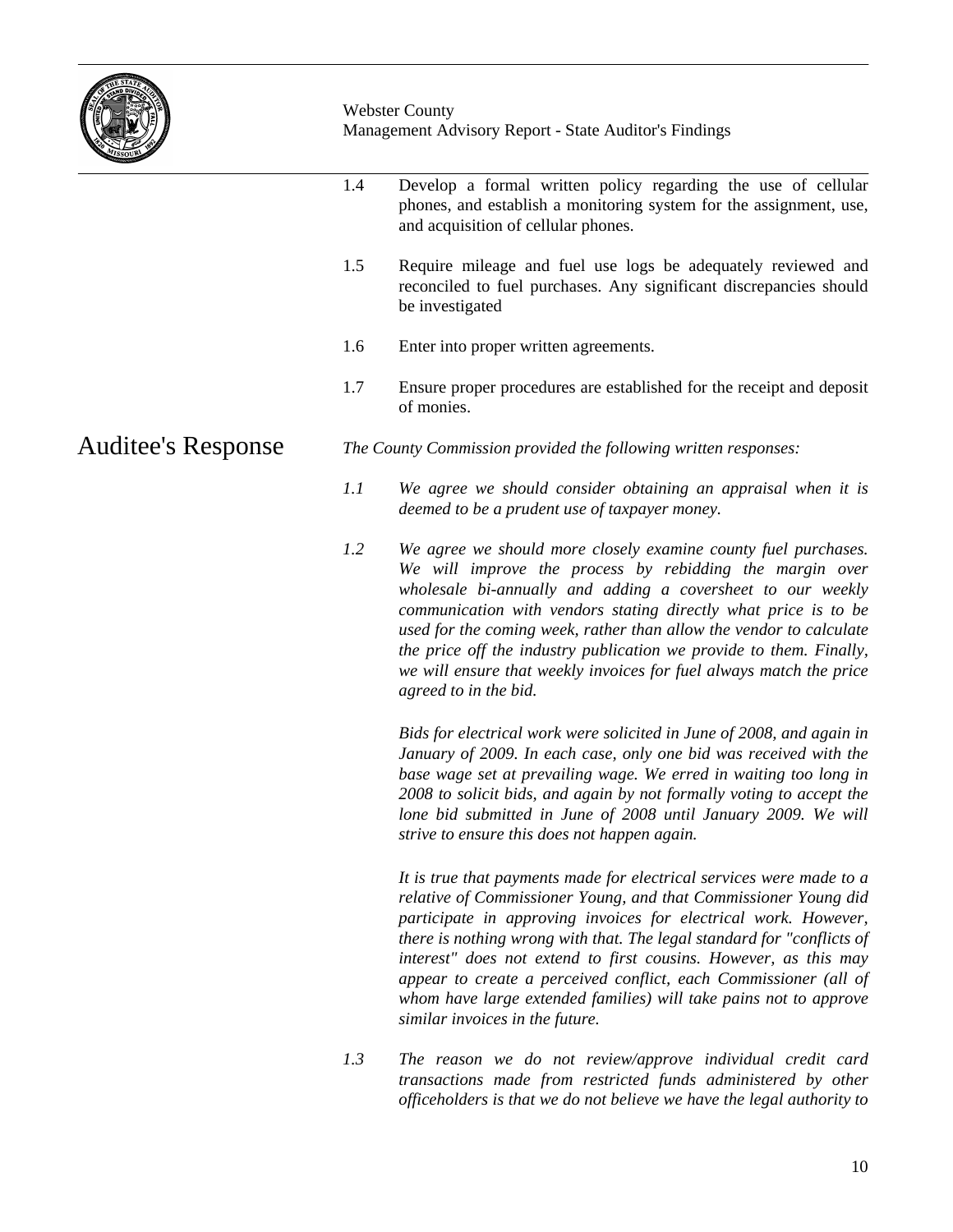

> *do so. Of course, all transactions are public record. Any citizen can obtain copies of receipts of transactions within these special funds, and we assumed such a safeguard (along with the fact these funds are audited) would be sufficient to prevent irresponsible behavior on the part of other elected officials.*

> *If the County Collector did not take such concerns to heart with regard to funds under his control, he is answerable to the public, not to the County Commission.*

> *Nonetheless, we will request the Collector close the credit card account he opened without our knowledge, and remind officeholders that no contract (including those for credit cards) can be executed in the county's name without approval of the County Commission and certification by the County Clerk.*

*1.4 We have done well in managing cellular phone use within the funds under our supervision. If other officeholders have done otherwise with the funds entrusted to them, those officeholders should be held accountable for their individual actions.*

> *Once again, we will remind other officeholders that no contract (including those for cellular phone service) can be executed in the county's name without approval of the County Commission and certification by the County Clerk. Therefore, even though the Commission has no legal authority to supervise custodial funds held by other officeholders, any cellular phone service paid exclusively by those funds still must be approved by the County Commission.*

> *Finally, we will work toward developing a written county cellular phone policy, with the hope that other officeholders will agree to comply.*

- *1.5 We will consider the use of security cameras or installing fuel pumps secured by individual codes to better monitor use of fuel from county fueling stations.*
- *1.6 The Seymour Special Road District is an independent agency operating under a separate elected board. We believe citizens living in that district are entitled to receive their portion of the countywide sales tax for roads. The fairness of this arrangement has been confirmed by the voters through successive renewals of this tax. We do not believe interference in the affairs of the special road district would further the positive relationship between the two elected bodies.*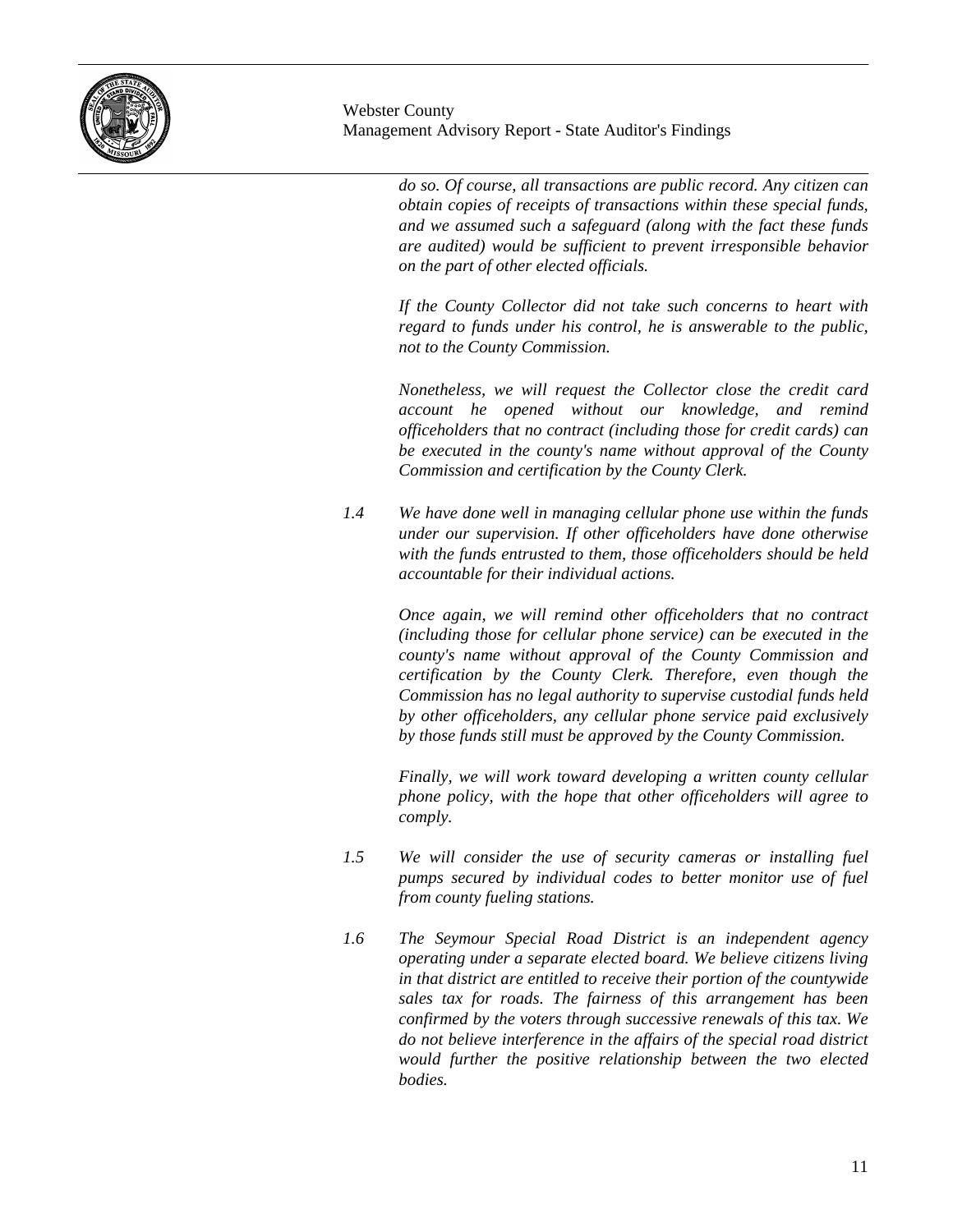

> *As for the annual donation to the Greene County Crime lab, we agree and will suspend further contributions based upon the audit recommendations.*

> *The position of County Surveyor is an oddity. They are elected by the people, but receive no salary. Therefore, it is necessary for the surveyor to continue private practice. The provision of office space for an elected official seems like a very basic and logical arrangement. The citizens of the county receive a very real benefit in having the surveyor available in the courthouse to answer questions and provide other non-compensated services. We agree, however, that drafting a written contract to formalize this arrangement would not be much of a burden, and we are considering writing such an agreement to comply with this recommendation.*

*1.7 Based upon your recommendation, we will discontinue immediately the practice of holding checks until after the project is complete. From now on, payments received for the paving of public roads will immediately be deposited into an escrow account overseen by the County Treasurer specifically for that paving project.*

*The County Collector provided the following written response:*

*1.3 The Tax Maintenance Fund was established solely for the collector's office and the collector is solely responsible for all collections and disbursements. As a result, to separate responsibility from any other official, many collectors in the state have a separate account for that fund. The Legislative committee of the state collector's association thinks this is a good idea.* 

> *I have gone through numerous audits and there has never been any problems with personal purchases before and it has never been a practice to do so. Some of these purchases were made during a national convention and the card was the only means of payment at the time. It was the collector's intention to repay when payment was made for the credit card purchase. All of the money has since been repaid in full from personal funds with no loss of any county funds.*

> *I normally stay in suites when I am at the Missouri Association of Counties conference. All one bed room properties are offered at the same rate as a regular room. The Recorder and his wife and five children stayed in a two bedroom with two baths at the same rate offered for a regular room. The two bedroom suites are offered when no one bed room is available. In November 2007, I booked one bedroom. My deputy normally stays in the same type of*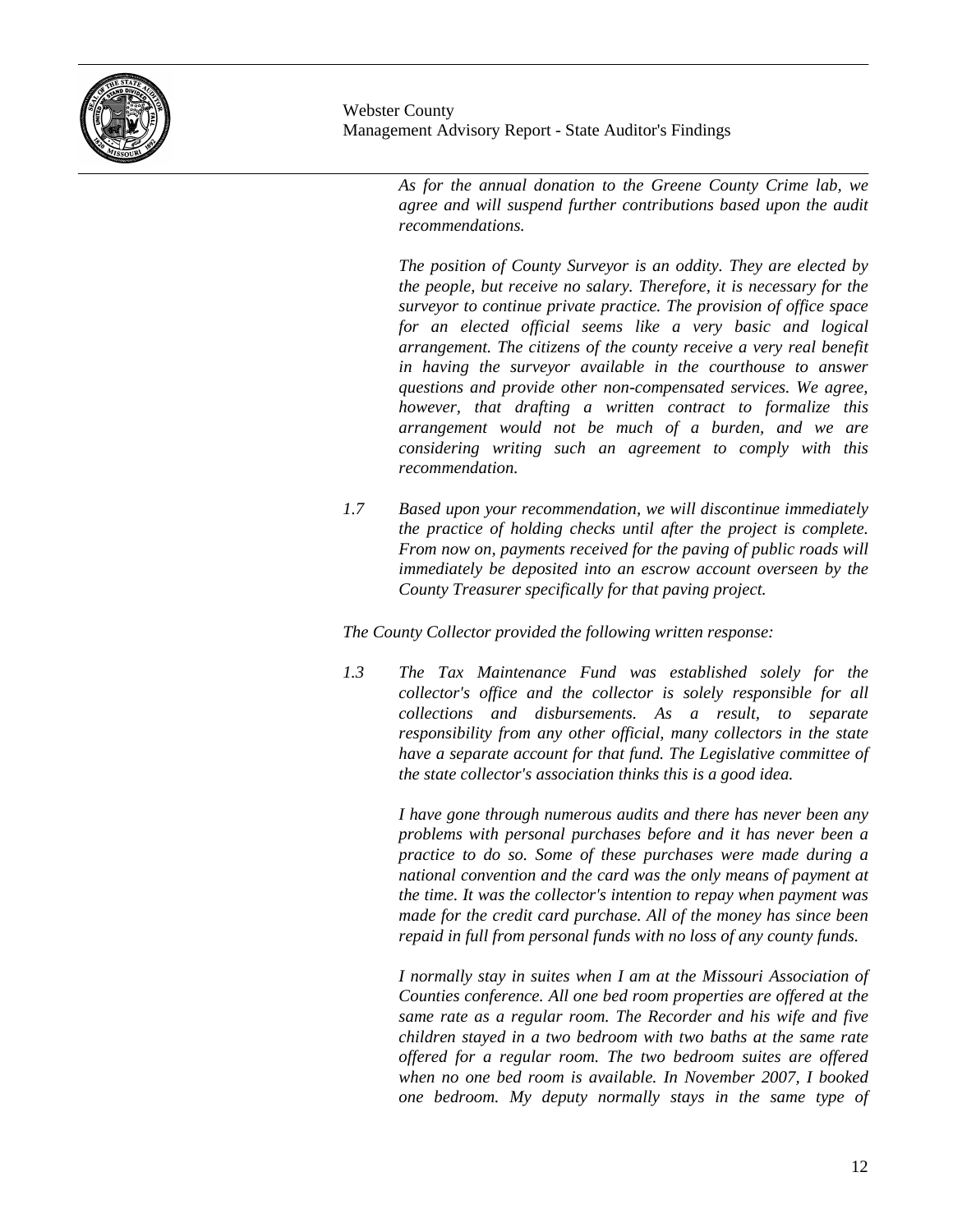|                                       | <b>Webster County</b><br>Management Advisory Report - State Auditor's Findings                                                                                                                                                                                                                                                                                                                                                                                                                                                                                                                                                                                                                                                                                                                                                                                                                                                                                                                           |  |  |
|---------------------------------------|----------------------------------------------------------------------------------------------------------------------------------------------------------------------------------------------------------------------------------------------------------------------------------------------------------------------------------------------------------------------------------------------------------------------------------------------------------------------------------------------------------------------------------------------------------------------------------------------------------------------------------------------------------------------------------------------------------------------------------------------------------------------------------------------------------------------------------------------------------------------------------------------------------------------------------------------------------------------------------------------------------|--|--|
|                                       | bedroom suite and we have shared a unit in the past. My wife and I<br>on one level and her and her husband on the other. It is a matter of<br>choice for her where to stay. Never have I booked something more<br>for me than for her, she stays in whatever room she prefers. The<br>difference in price was a billing error that I should have caught at<br>the time. The difference for the room has since been repaid from<br>personal funds to the Tax Maintenance Fund.                                                                                                                                                                                                                                                                                                                                                                                                                                                                                                                            |  |  |
| <b>Auditor Comment</b>                | 1.6<br>Payments can be made to the Seymour Special Road District and<br>the Greene County/State Highway Patrol Crime Lab at the County<br>Commission's discretion; however, written contracts to support<br>these payments are required by state law.                                                                                                                                                                                                                                                                                                                                                                                                                                                                                                                                                                                                                                                                                                                                                    |  |  |
| 2. Payroll Controls<br>and Procedures | Improvement is needed over payroll policies and procedures.                                                                                                                                                                                                                                                                                                                                                                                                                                                                                                                                                                                                                                                                                                                                                                                                                                                                                                                                              |  |  |
| 2.1 Compensatory balances             | Compensatory (overtime) balances for county employees have accumulated<br>and could potentially be a significant liability to the county. The Fair Labor<br>Standards Act (FLSA) of 1938 states overtime will be given at the rate of<br>time and a half, and covered employees may accumulate a maximum of 240<br>hours (480 for law enforcement personnel) of compensatory time. Hours in<br>excess of this maximum are to be paid to or taken off by the employee in the<br>next pay period. Also, upon an employee's termination, total accumulated<br>compensatory time will be paid to the employee.<br>Upon our request, the County Clerk's office prepared totals of accumulated<br>compensatory hours and the potential liability those hours could create for<br>the county. At November 7, 2009, county employees had accumulated 5,312<br>hours of compensatory time valued at approximately \$68,550. During our<br>review of three employees' leave records, we identified an employee who |  |  |
|                                       | was allowed to accumulate compensatory time in excess of the 240 hour<br>maximum.                                                                                                                                                                                                                                                                                                                                                                                                                                                                                                                                                                                                                                                                                                                                                                                                                                                                                                                        |  |  |
|                                       | Proper controls over the management of compensatory time balances<br>require the county to evaluate balances for reasonableness, review the<br>reasons for large or increasing balances, and provide solutions to prevent<br>excessive balances. Excessive compensatory time represents a significant<br>liability for the county.                                                                                                                                                                                                                                                                                                                                                                                                                                                                                                                                                                                                                                                                       |  |  |
| 2.2 Timesheets                        | Timesheets are not prepared by the Assistant Prosecuting Attorney, and<br>some timesheets submitted by road and bridge employees were not signed<br>by the employee or the employee's supervisor. Timesheets are necessary to<br>document hours worked, substantiate payroll disbursements, and provide the<br>county with a method to monitor hours worked and leave taken and are<br>beneficial in demonstrating compliance with FLSA requirements. In                                                                                                                                                                                                                                                                                                                                                                                                                                                                                                                                                 |  |  |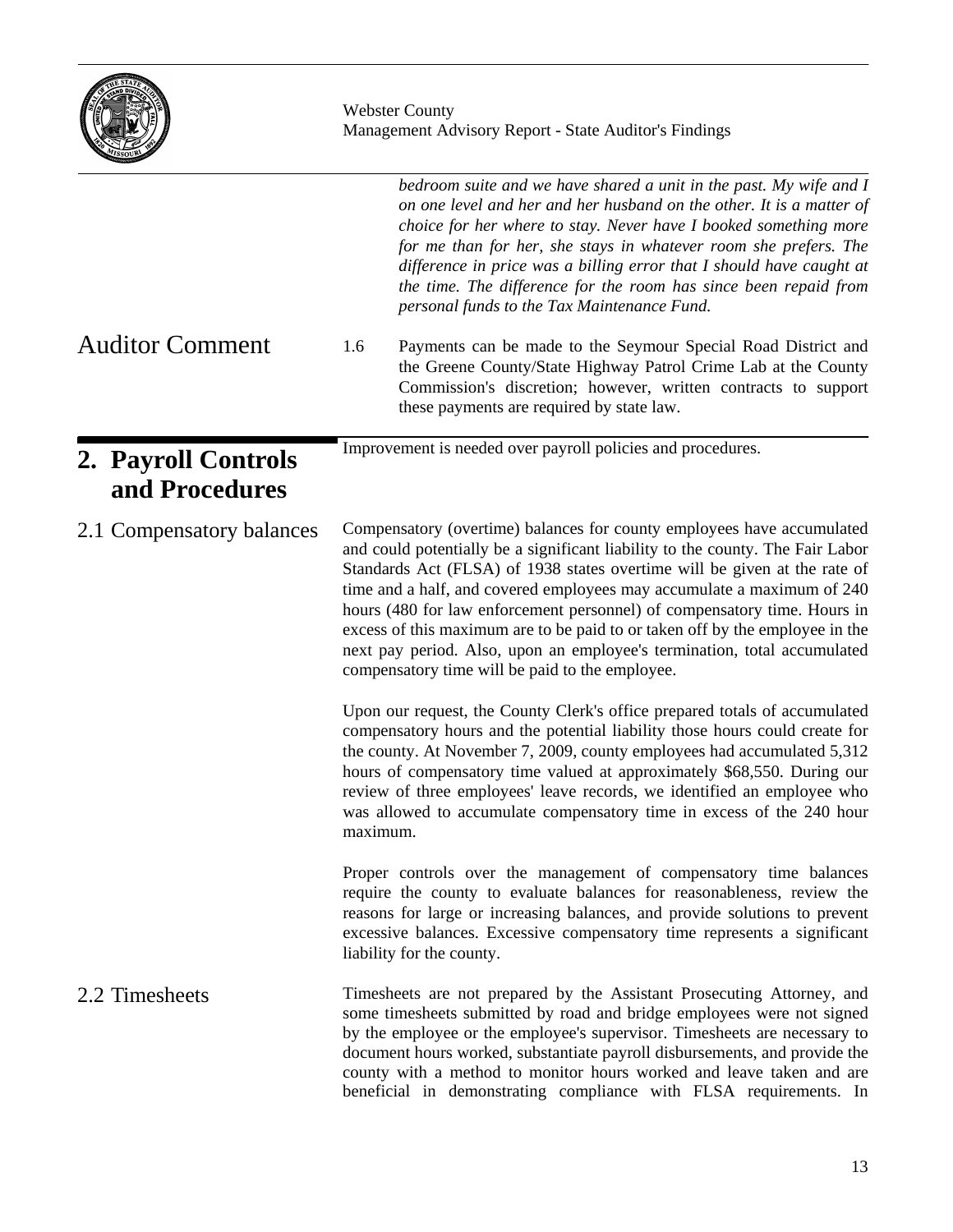|                                                             | <b>Webster County</b><br>Management Advisory Report - State Auditor's Findings                                                                                                                                                                                                                                                                                                                                                                                                                                                                                                                                                                                                                                                                                               |  |  |  |  |
|-------------------------------------------------------------|------------------------------------------------------------------------------------------------------------------------------------------------------------------------------------------------------------------------------------------------------------------------------------------------------------------------------------------------------------------------------------------------------------------------------------------------------------------------------------------------------------------------------------------------------------------------------------------------------------------------------------------------------------------------------------------------------------------------------------------------------------------------------|--|--|--|--|
|                                                             | addition, timesheets should be signed by the employee and include<br>documentation of supervisory approval.                                                                                                                                                                                                                                                                                                                                                                                                                                                                                                                                                                                                                                                                  |  |  |  |  |
| Similar conditions<br>previously reported                   | Similar conditions were noted in our prior audit report.                                                                                                                                                                                                                                                                                                                                                                                                                                                                                                                                                                                                                                                                                                                     |  |  |  |  |
| Recommendations                                             | The County Commission:                                                                                                                                                                                                                                                                                                                                                                                                                                                                                                                                                                                                                                                                                                                                                       |  |  |  |  |
|                                                             | 2.1<br>Continue to closely monitor county employees' compensatory time<br>to limit potential county liabilities.                                                                                                                                                                                                                                                                                                                                                                                                                                                                                                                                                                                                                                                             |  |  |  |  |
|                                                             | 2.2<br>Ensure timesheets are prepared by all employees and are signed by<br>both the employee and the employee's supervisor.                                                                                                                                                                                                                                                                                                                                                                                                                                                                                                                                                                                                                                                 |  |  |  |  |
| <b>Auditee's Response</b>                                   | The County Commission provided the following written responses:                                                                                                                                                                                                                                                                                                                                                                                                                                                                                                                                                                                                                                                                                                              |  |  |  |  |
|                                                             | 2.1<br>All officeholders have been working together throughout 2009 to<br>bring down compensatory time balances. The actions of Sheriff<br>Cole deserve particular commendation. Because of their<br>cooperation, we believe this problem has already been addressed.                                                                                                                                                                                                                                                                                                                                                                                                                                                                                                        |  |  |  |  |
|                                                             | 2.2<br>We believe this issue has been resolved.                                                                                                                                                                                                                                                                                                                                                                                                                                                                                                                                                                                                                                                                                                                              |  |  |  |  |
|                                                             | The Prosecuting Attorney provided the following written response:                                                                                                                                                                                                                                                                                                                                                                                                                                                                                                                                                                                                                                                                                                            |  |  |  |  |
|                                                             | 2.2<br>This suggestion will be considered and if practical, will be<br>implemented.                                                                                                                                                                                                                                                                                                                                                                                                                                                                                                                                                                                                                                                                                          |  |  |  |  |
| 3. Property Tax<br><b>System Controls</b><br>and Procedures | Controls and procedures over the property tax system need improvement.<br>Although some of these problems were noted in our previous two audits and<br>the County Clerk and County Commission indicated they would implement<br>the recommendations, little progress has been made. As a result, there is less<br>assurance that all property tax monies have been accounted for properly.                                                                                                                                                                                                                                                                                                                                                                                   |  |  |  |  |
| 3.1 Account book                                            | Neither the County Commission nor the County Clerk adequately reviews<br>the activities of the County Collector. The County Clerk does not maintain<br>an account book or other records summarizing property tax transactions and<br>changes, and no evidence was provided to indicate procedures are<br>performed by the County Clerk or the County Commission to verify the<br>County Collector's monthly or annual settlements. If a detailed review had<br>been performed by the County Clerk and Commission, discrepancies in the<br>annual settlement may have been identified (see MAR finding number 4.1).<br>Section 51.150.1(2), RSMo, requires the County Clerk to maintain accounts<br>with all persons chargeable with monies payable into the county treasury. |  |  |  |  |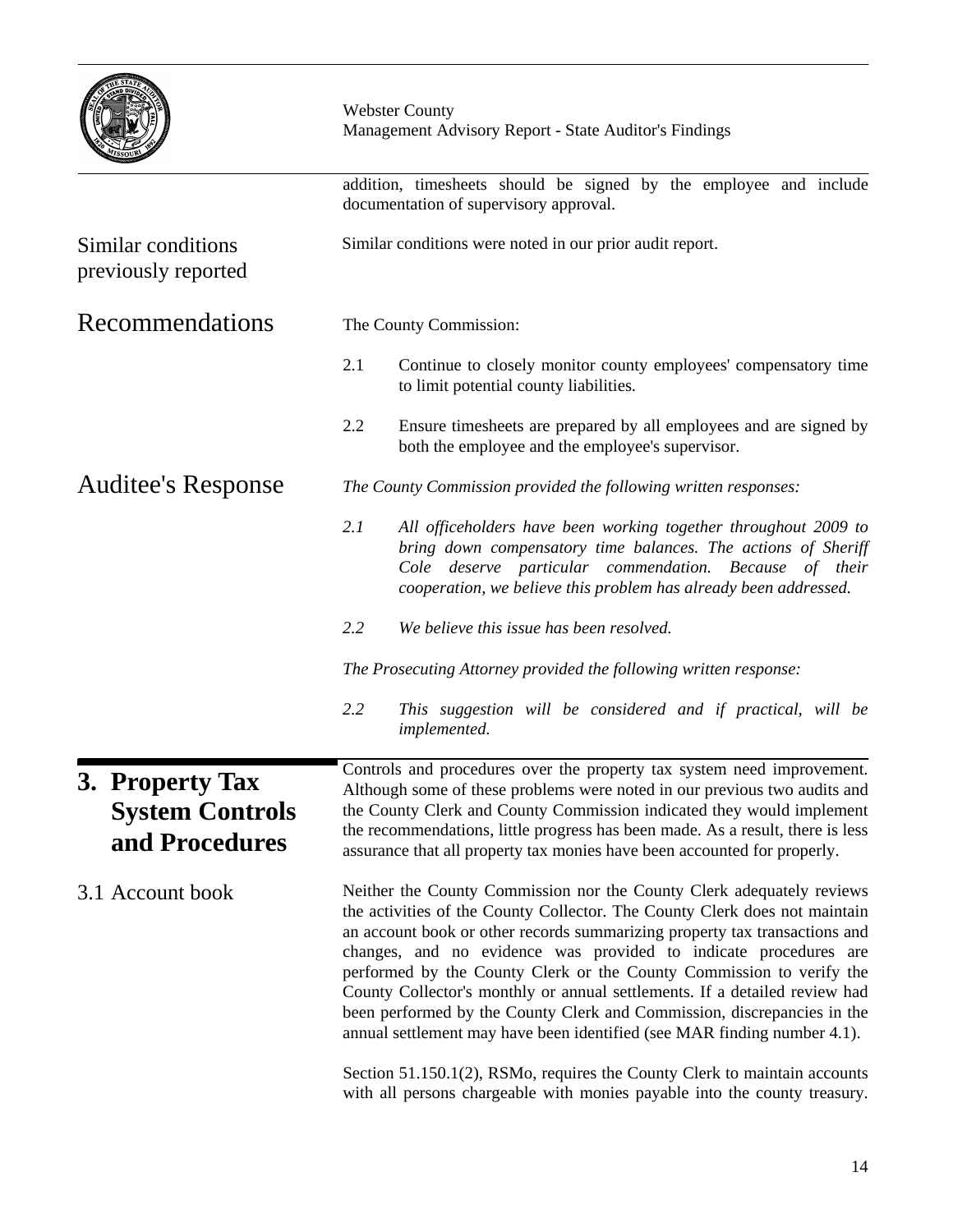

An account book or other records that summarize all taxes charged to the County Collector, monthly collections, delinquent credits, abatements and additions, and protested amounts should be maintained by the County Clerk. Such records would help the County Clerk ensure the amount of taxes charged and credited to the County Collector each year is complete and accurate and could also be used by the County Clerk and County Commission to verify the County Collector's monthly and annual settlements.

- 3.2 Additions and abatements Controls and procedures over property tax additions and abatements need improvement. Additions and abatements totaling \$237,716 and \$45,800, respectively, were reported on the County Collector's annual settlement for the year ended February 28, 2009. Additions and abatements are prepared by the Assessor, and changed in the property tax system by the County Collector. The County Clerk and County Commission do not review and approve additions and abatements. As a result, additions and abatements, which constitute changes to the amount of taxes the County Collector is charged with collecting, are not properly monitored and errors and irregularities could go undetected. Sections 137.260 and 137.270, RSMo, assign responsibility to the County Clerk for making changes to the tax books with the approval of the County Commission.
- The County Collector does not refund overpayments of property taxes when property taxes are abated after the original tax is paid by the taxpayer. Instead, the County Assessor reduces the taxpayer's property tax valuation in the amount of the overpayment for the future tax year to compensate the taxpayer for the County Collector not making refunds. Tracking these property assessment adjustments each year creates unnecessary bookkeeping for the County Assessor and increases the possibility of errors. To ensure proper accountability over overpayments and property assessments, the County Collector should refund any overpayments and the Assessor should discontinue making adjustments for these reasons. 3.3 Overpayments and property assessment adjustments
- Passwords, which restrict access to the property tax computer system used by the County Collector and Assessor offices, are not unique to each employee. A unique password should be assigned to each user of the system, and these passwords should be kept confidential and changed periodically to prevent unauthorized access. 3.4 Passwords

Similar conditions previously reported

Recommendations

- Similar conditions to points 3.1 and 3.4 were noted in our prior two audit reports.
- 3.1 The County Clerk maintain an account book with the County Collector. The County Clerk and County Commission should use the account book to review the accuracy and completeness of the County Collector's monthly and annual settlements.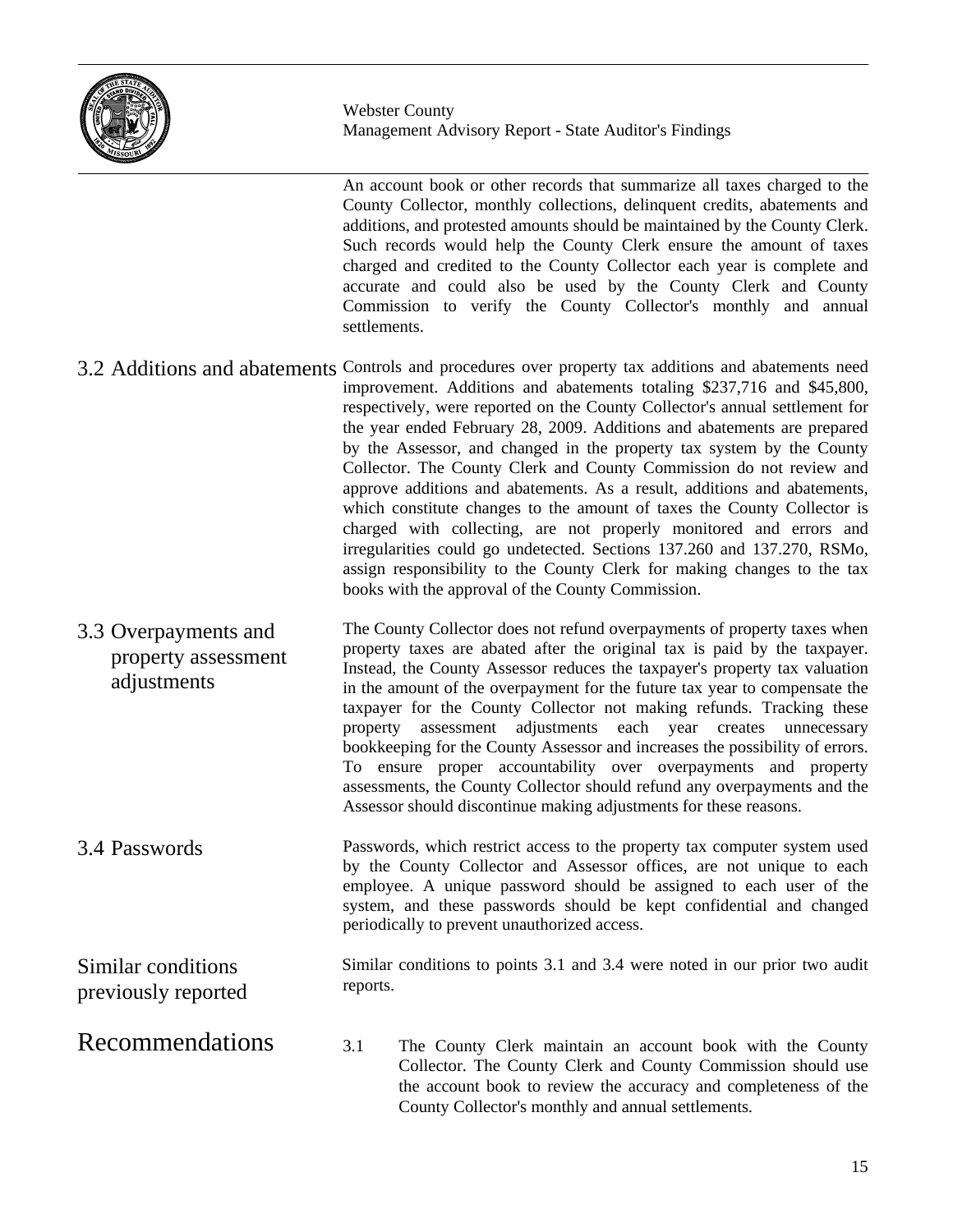

3.2 The County Commission and County Clerk should develop procedures to ensure any changes to the property tax system are properly approved and monitored. 3.3 The County Collector refund overpayments, and the County Assessor discontinue making adjustments for these reasons. 3.4 The County Collector and Assessor ensure unique passwords are assigned to each employee and these passwords are periodically changed and remain confidential. *The County Commission and County Clerk provided the following written responses: 3.1 The County Collector is responsible for the administration of his office. However, the County Clerk is willing to work with the Collector to assist him in his duty to produce accurate monthly and annual statements. 3.2 We agree with this recommendation. The County Collector provided the following written responses: 3.3 I have handled refunds in the same way for 20 years and have been through numerous audits and this has never been a problem before. The problem with giving money back after payment is the collector no longer has the money in his account. All monies collected each month are disbursed to multiple tax districts. I have talked to the Webster County Assessor and several other county collectors, all counties that I have talked to handle refunds in exactly the same way. I have no problem with giving money back for a refund if someone can tell me where to get it. 3.4 I have talked to our software provider about setting up passwords*  for our office and will be implementing them after the first of the *year. The County Assessor provided the following responses: 3.3 I will work with the County Collector to resolve this problem. 3.4 I have already taken steps to implement passwords in my office.* Auditee's Response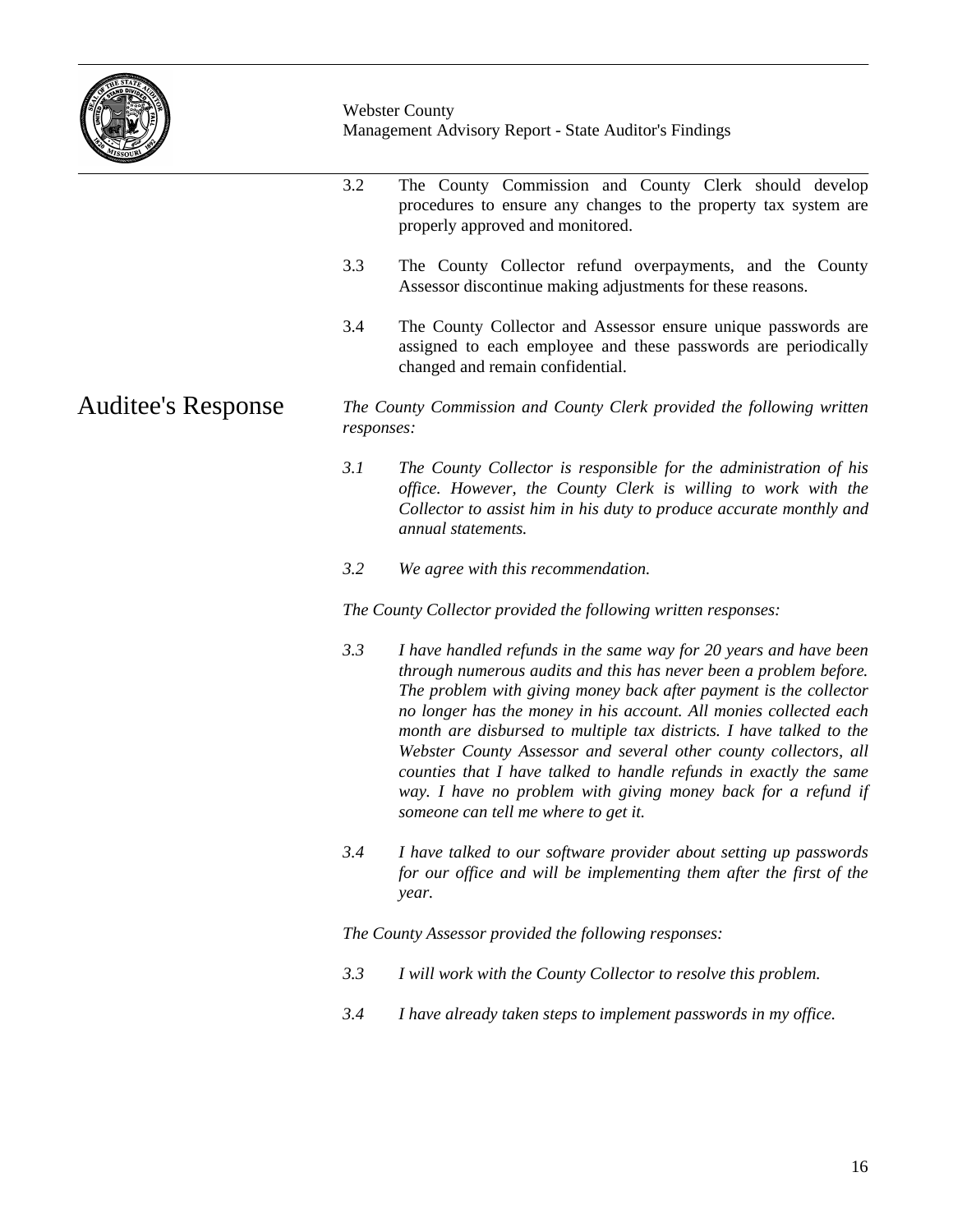

The County Collector's accounting and reporting procedures are not sufficient and do not provide assurance monies collected are accounted for properly. Although some of these problems were noted in our previous two audits and the County Collector indicated he would implement the recommendations, little progress has been made. The County Collector's office processed collections totaling approximately \$15 million annually during the years ended February 28 (29), 2009 and 2008. The County Collector's annual settlements are incorrect. Differences of \$32,379 and \$35,245 were noted between the collections and distributions reported on the annual settlements for the years ended February 28 (29), 2009 and 2008, respectively. The differences were primarily due to Tax Maintenance Fund commissions being included in collections twice both years. The County Collector took no action to identify these errors or make corrections. To help ensure the validity of tax book charges, collections, and credits, and for the County Clerk and County Commission to properly verify these amounts, the County Collector must file accurate and complete annual settlements. The County Collector does not compare the reconciled bank account balances to existing liabilities and has not established procedures to routinely follow up on outstanding checks. The County Collector maintains four bank accounts, and collections are distributed monthly, except for interest earnings and surtax that are distributed annually. We prepared a list of liabilities for the property tax bank account as of February 28, 2009, and the list totaled \$992,067. The reconciled cash balance totaled \$992,683 exceeding identified liabilities by \$616. At our request, lists of liabilities were prepared for the other three accounts maintained as of February 28, 2009, and the lists agreed to the reconciled bank balances. In addition, 12 checks in the property tax bank account totaling \$1,079 had been outstanding for over one year, with five dating back to 2006. To ensure records are in balance, errors are detected and corrected on a timely basis, and sufficient cash is available for the payment of all amounts due, liabilities should be identified monthly and reconciled to cash balances. Failure to routinely investigate and resolve unidentified monies and old outstanding checks results in additional bookkeeping and increases the **4. County Collector Controls and Procedures** 4.1 Annual settlements 4.2 Bank accounts and liabilities

possibility of loss, theft, and misuse of funds.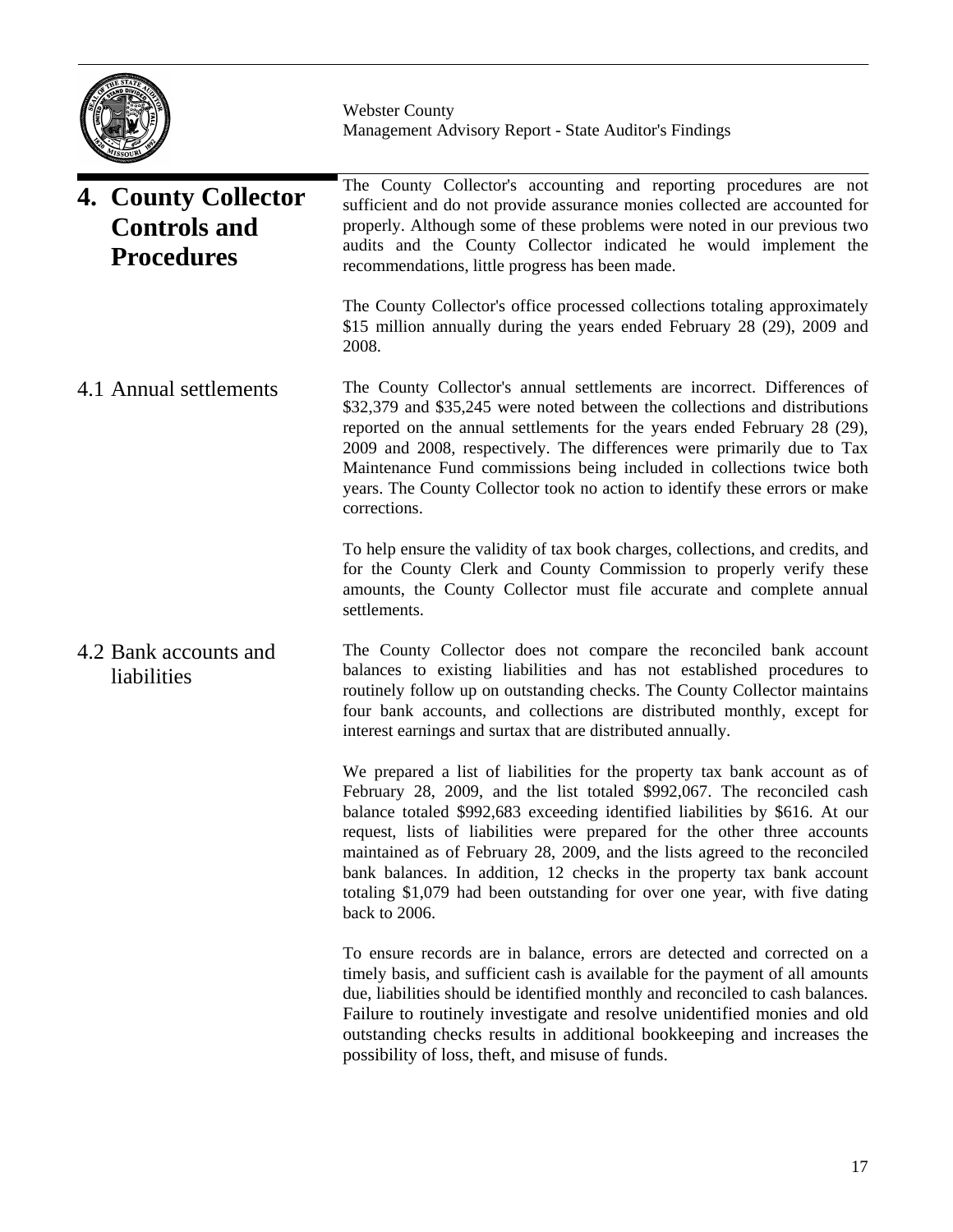

| 4.3 Distributions                         | The County Collector did not disburse some monies collected on a timely<br>basis. For example, railroad and utility taxes totaling \$717,661 collected in<br>December 2008 were not disbursed until March 2009, and interest on<br>investments and surtax collected during the tax year ending February 28,<br>2009, totaling \$231,062 was not disbursed until April 28, 2009.                                                                                                                                                                                                                                            |
|-------------------------------------------|----------------------------------------------------------------------------------------------------------------------------------------------------------------------------------------------------------------------------------------------------------------------------------------------------------------------------------------------------------------------------------------------------------------------------------------------------------------------------------------------------------------------------------------------------------------------------------------------------------------------------|
|                                           | The County Collector also did not disburse advertising fees collected in<br>August of 2002 and 2001, totaling \$2,054 and protested taxes received in<br>December 2008, totaling \$26,030 until November 2009, after we brought<br>this issue to his attention. Based upon the date of the letter of protest<br>received from the taxpayer and failure of the taxpayer to file a petition in the<br>Webster County Circuit Court, the protested taxes should have been<br>disbursed in March 2009.                                                                                                                         |
|                                           | In addition, a local phone company overpaid taxes in 2004, totaling \$12,971<br>and these monies were not refunded to the company until November 2009,<br>after we brought this issue to the County Collector's attention.                                                                                                                                                                                                                                                                                                                                                                                                 |
|                                           | Section 139.210, RSMo, requires all collections to be disbursed to political<br>subdivisions by the 15th day of the following month. In addition to being<br>required by state law, timely disbursement of collections to the political<br>subdivisions are important because most political subdivisions rely heavily<br>on property tax revenues to fund their operations. Also, overpayments<br>should be refunded in a timely manner.                                                                                                                                                                                  |
| 4.4 Segregation of duties                 | Accounting duties are not segregated, and there was no evidence of a<br>supervisory review of the accounting records by the County Collector.<br>Proper segregation of duties is necessary to ensure all transactions are<br>accounted for properly and assets are adequately safeguarded. Internal<br>controls would be improved by segregating the duties of receiving,<br>recording, and depositing monies. If proper segregation of duties cannot be<br>achieved, at a minimum, periodic supervisory reviews of bank<br>reconciliations and liabilities should be performed and documented by the<br>County Collector. |
| 4.5 Depositing                            | Property tax receipts are not always deposited intact and in a timely manner.<br>For example, property tax receipts collected on July 21, 2009, totaling<br>\$4,999 were held and not deposited until July 24, 2009, while receipts<br>received on July 22, 2009, totaling \$8,525 were deposited on July 23, 2009.<br>Several other instances were noted where deposits were not made intact and<br>in a timely manner. To adequately account for collections and reduce the<br>risk of loss or misuse of funds, deposits should be made intact and in a<br>timely manner.                                                |
| Similar conditions<br>previously reported | Similar conditions to points 4.1, 4.2, 4.4, and 4.5 were noted in our prior<br>audit report.                                                                                                                                                                                                                                                                                                                                                                                                                                                                                                                               |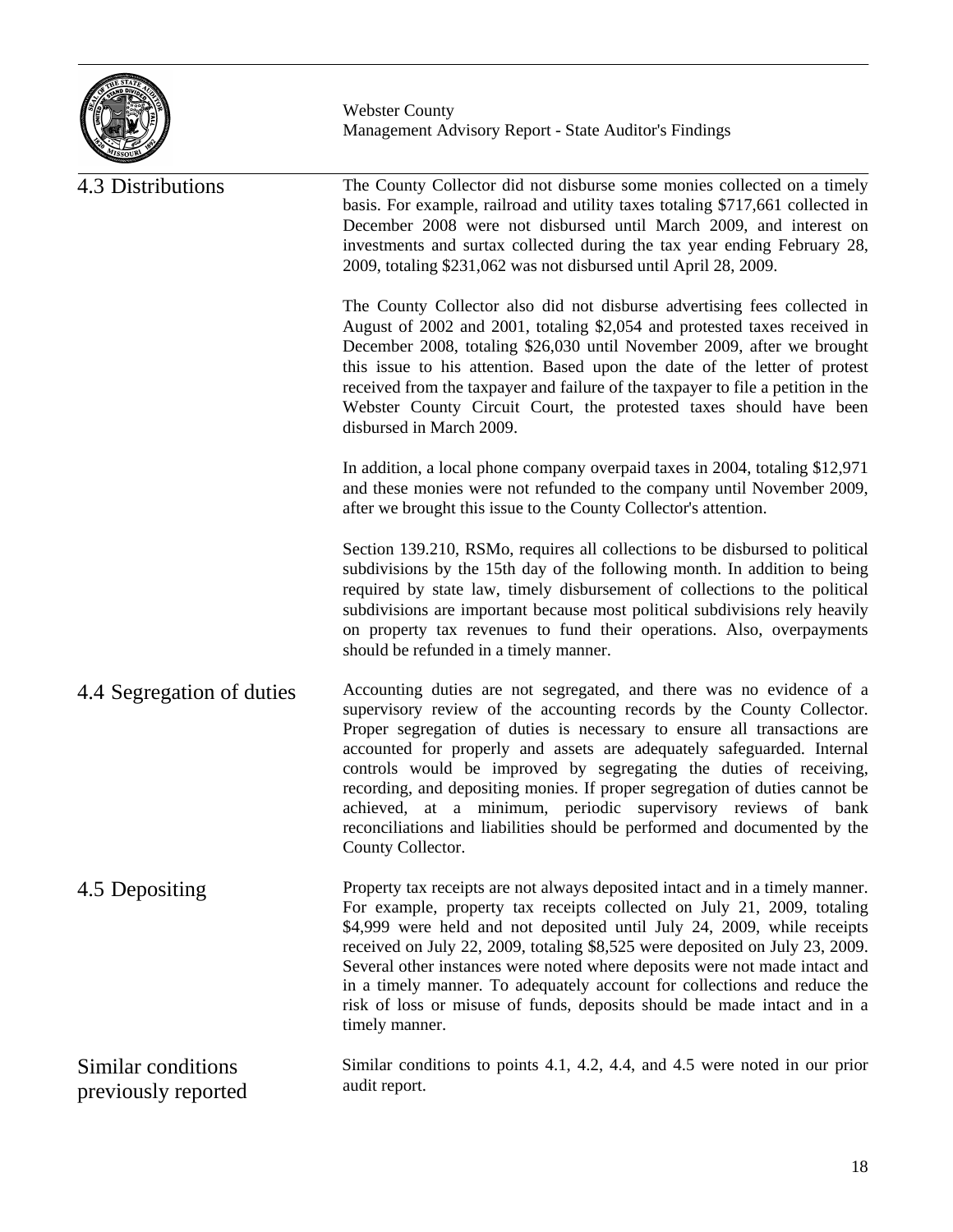

| Recommendations                                              | The County Collector:                                                                                              |                                                                                                                                                                                                                                                                                                                                                     |  |  |
|--------------------------------------------------------------|--------------------------------------------------------------------------------------------------------------------|-----------------------------------------------------------------------------------------------------------------------------------------------------------------------------------------------------------------------------------------------------------------------------------------------------------------------------------------------------|--|--|
|                                                              | 4.1                                                                                                                | File complete and accurate annual settlements.                                                                                                                                                                                                                                                                                                      |  |  |
|                                                              | 4.2                                                                                                                | Reconcile bank account amounts to liabilities on a monthly basis,<br>establish routine procedures to investigate checks outstanding for a<br>considerable time, and disburse any unidentified amounts in the<br>account in accordance with state law.                                                                                               |  |  |
|                                                              | 4.3                                                                                                                | Ensure taxes and overpayments are disbursed in a timely manner.                                                                                                                                                                                                                                                                                     |  |  |
|                                                              | 4.4                                                                                                                | Adequately segregate accounting duties or perform documented<br>reviews of the accounting records.                                                                                                                                                                                                                                                  |  |  |
|                                                              | 4.5                                                                                                                | Deposit all monies intact and in a timely manner.                                                                                                                                                                                                                                                                                                   |  |  |
| <b>Auditee's Response</b>                                    |                                                                                                                    | The County Collector provided the following written responses:                                                                                                                                                                                                                                                                                      |  |  |
|                                                              | 4.1                                                                                                                | It is priority to my office to make certain settlements are filed<br>completely and accurately. I strive to make certain they are. There<br>has been a problem in the past with maintenance funds that were<br>picked up twice in doubling that amount in error. After finding and<br>correcting that error, future settlements should be accurate. |  |  |
|                                                              | 4.2                                                                                                                | My office will prepare a listing of liabilities each month and<br>reconcile to our book balances.                                                                                                                                                                                                                                                   |  |  |
|                                                              | 4.3                                                                                                                | Every effort will be made to make certain taxes and overpayments<br>are made in compliance with the statutes.                                                                                                                                                                                                                                       |  |  |
|                                                              | 4.4                                                                                                                | My office tries to segregate duties as much as possible. For the<br>bigger part of the year, there is limited amount of people on staff<br>and it makes it hard to do this. However, I do understand that this<br>needs to be done regularly and will make every effort to comply.                                                                  |  |  |
|                                                              | 4.5<br>We always make an effort to make daily deposits. It is the intent of<br>this office to make daily deposits. |                                                                                                                                                                                                                                                                                                                                                     |  |  |
| 5. Prosecuting<br><b>Attorney Controls</b><br>and Procedures |                                                                                                                    | Improvement is needed over various accounting controls and procedures in<br>the Prosecuting Attorney's office.                                                                                                                                                                                                                                      |  |  |
|                                                              |                                                                                                                    | The Prosecuting Attorney's office collected bad check restitution and fees,<br>delinquent taxes, and court-ordered restitution totaling approximately<br>\$242,000 and \$268,000 during the years ended December 31, 2008 and<br>2007, respectively.                                                                                                |  |  |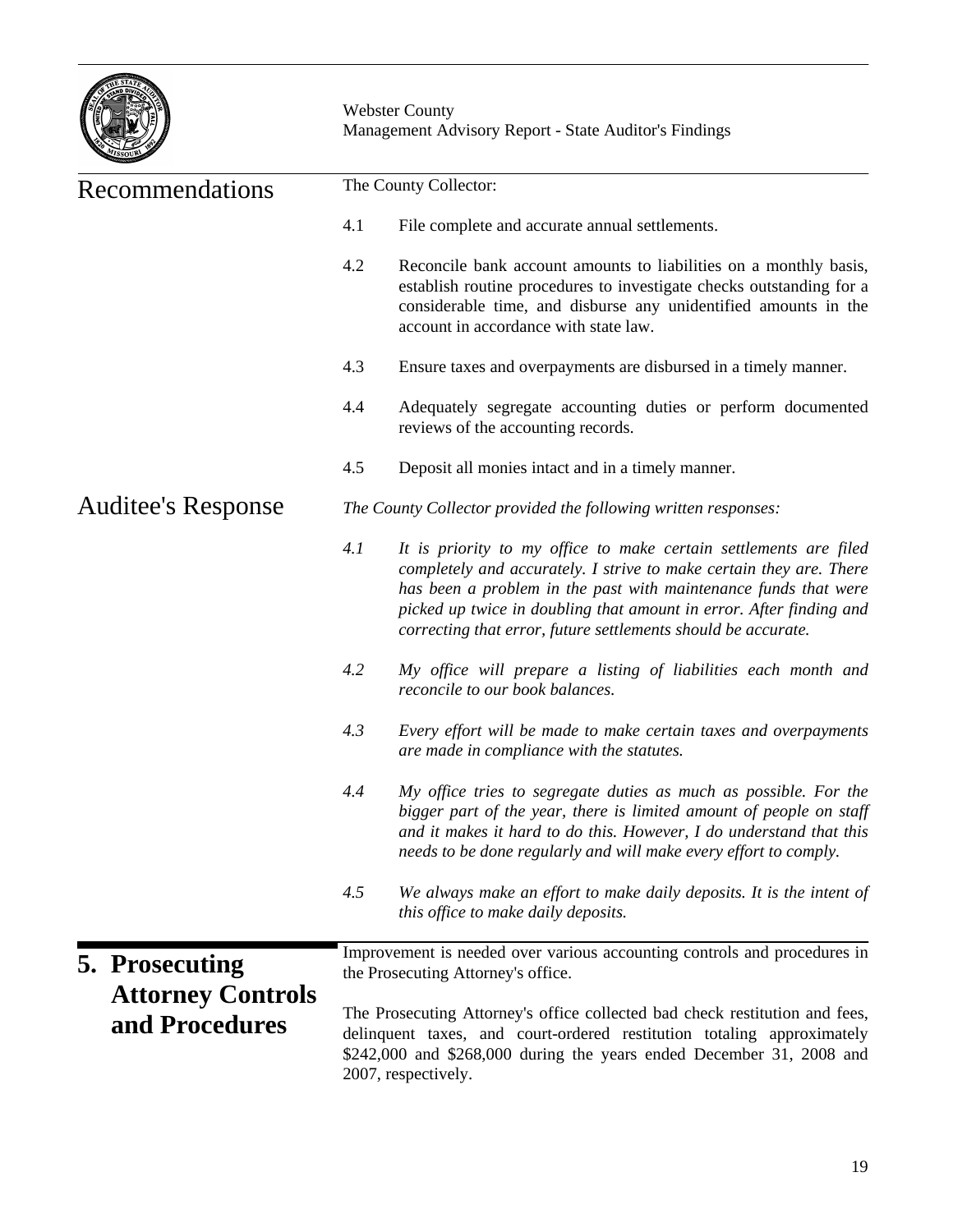

| 5.1 Bank accounts and<br>liabilities | Procedures are not in place to routinely identify month-end liabilities and<br>reconcile to the bank account balances. At our request, the clerk<br>determined liabilities as of July 31, 2009, and the reconciled cash<br>balances, liabilities, and differences in each bank account as of this date<br>are as follows:                                                                                                                                                                                                                                                                                                                                                                                                                                                         |    |                  |         |                                          |
|--------------------------------------|-----------------------------------------------------------------------------------------------------------------------------------------------------------------------------------------------------------------------------------------------------------------------------------------------------------------------------------------------------------------------------------------------------------------------------------------------------------------------------------------------------------------------------------------------------------------------------------------------------------------------------------------------------------------------------------------------------------------------------------------------------------------------------------|----|------------------|---------|------------------------------------------|
|                                      |                                                                                                                                                                                                                                                                                                                                                                                                                                                                                                                                                                                                                                                                                                                                                                                   |    | <b>Bad Check</b> |         |                                          |
|                                      |                                                                                                                                                                                                                                                                                                                                                                                                                                                                                                                                                                                                                                                                                                                                                                                   |    |                  |         | Restitution and Delinquent Court-ordered |
|                                      |                                                                                                                                                                                                                                                                                                                                                                                                                                                                                                                                                                                                                                                                                                                                                                                   |    | Fee Bank         |         | Tax Bank Restitution Bank                |
|                                      |                                                                                                                                                                                                                                                                                                                                                                                                                                                                                                                                                                                                                                                                                                                                                                                   |    | Account          | Account | Account                                  |
|                                      | Reconciled cash balance                                                                                                                                                                                                                                                                                                                                                                                                                                                                                                                                                                                                                                                                                                                                                           | \$ | 13,068           | 6,416   | 1,339                                    |
|                                      | Liabilities                                                                                                                                                                                                                                                                                                                                                                                                                                                                                                                                                                                                                                                                                                                                                                       |    | (10,795)         | (1,329) | (1,369)                                  |
|                                      | Differences                                                                                                                                                                                                                                                                                                                                                                                                                                                                                                                                                                                                                                                                                                                                                                       | \$ | 2,273            | 5,087   | (30)                                     |
|                                      | Without regular identification and comparison of liabilities to the reconciled<br>cash balances, there is less likelihood errors will be identified and the ability<br>to both identify liabilities and resolve errors is diminished. Such procedures<br>are necessary to ensure monies are properly disbursed to individuals and/or<br>entities for which the monies were collected. Amounts that cannot be<br>identified should be disposed of in accordance with state law.                                                                                                                                                                                                                                                                                                    |    |                  |         |                                          |
| 5.2 Adjustments                      | There was no independent approval to support adjustments posted to the<br>accounting system, and adequate documentation of such adjustments was<br>not retained. The bad check clerk has the ability and authority to post<br>adjustments to the computer system without obtaining independent<br>approval. To ensure all adjustments are valid, someone independent of<br>receipting and recording functions should review and approve adjustments,<br>and proper supporting documentation should be maintained for such<br>adjustments.                                                                                                                                                                                                                                         |    |                  |         |                                          |
| 5.3 Segregation of duties            | Accounting duties are not adequately segregated. The Prosecuting<br>Attorney's clerk collects monies, records transactions, makes deposits,<br>prepares checks, and reconciles the bank accounts. While the Prosecuting<br>Attorney indicated she reviews the bank reconciliation, her review is not<br>documented. Proper segregation of duties is necessary to ensure all<br>transactions are accounted for properly and assets are adequately<br>safeguarded. Internal controls would be improved by segregating the duties<br>of receiving, recording, and depositing receipts. If proper segregation of<br>duties cannot be achieved, at a minimum, periodic supervisory reviews of<br>accounting records should be performed and documented by the Prosecuting<br>Attorney. |    |                  |         |                                          |
| 5.4 Timely filing of charges         | Procedures have not been established to ensure charges are filed with the<br>court for unresolved bad check complaints on a timely basis. For example,<br>the Prosecuting Attorney received bad check complaints from local vendors                                                                                                                                                                                                                                                                                                                                                                                                                                                                                                                                               |    |                  |         |                                          |

for 33 bad checks written by one bad check writer, and sent out a 10-day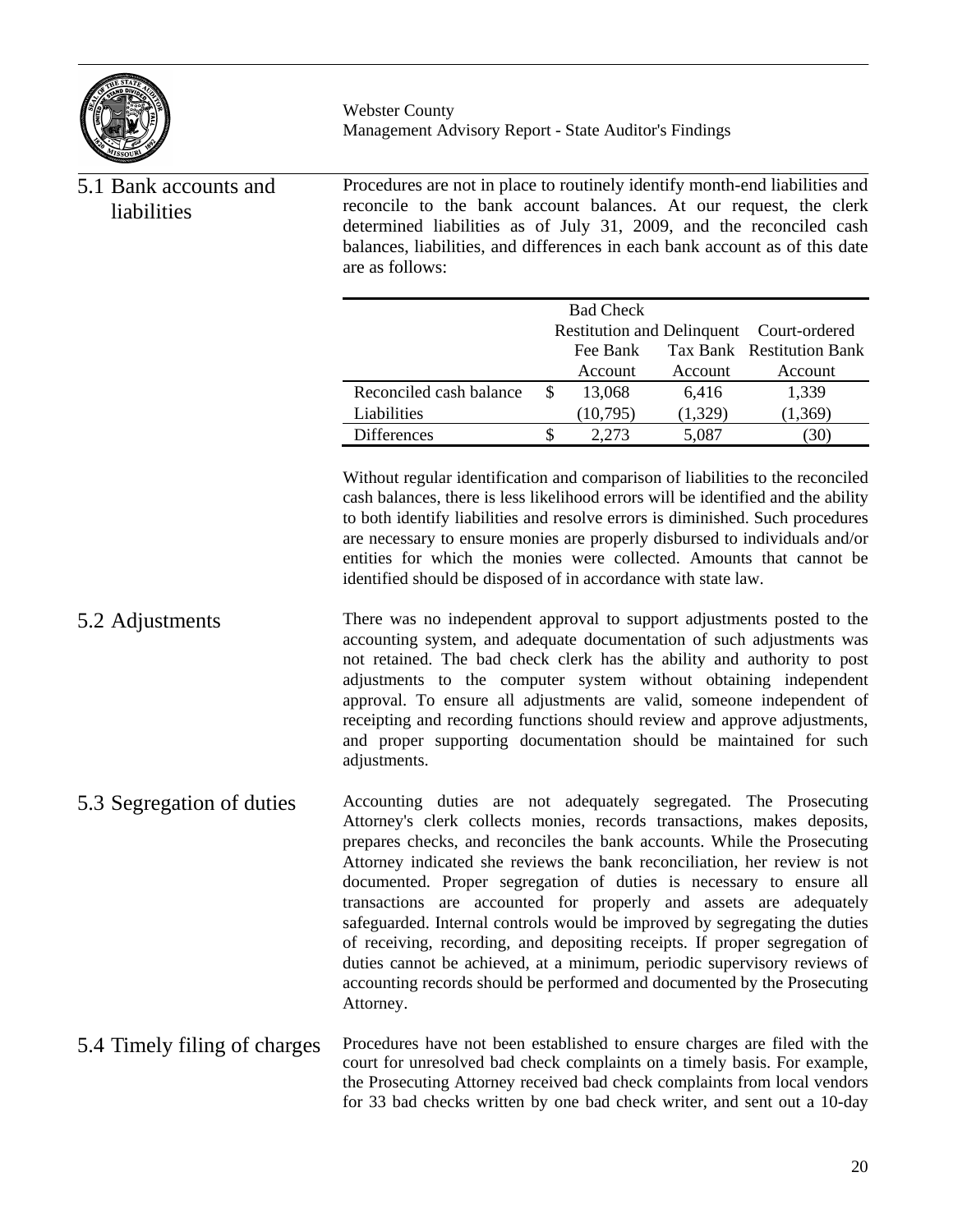|                                           |     | <b>Webster County</b><br>Management Advisory Report - State Auditor's Findings<br>letter on March 25, 2008. Charges were not filed with the court until<br>October 16, 2008, over 6 months after the 10-day letter was issued. By<br>filing charges with the court in an untimely manner, the Prosecuting<br>Attorney may limit the ability to collect bad checks for merchants.                                                                                                                                                                                                                                                                                                                                  |  |  |  |
|-------------------------------------------|-----|-------------------------------------------------------------------------------------------------------------------------------------------------------------------------------------------------------------------------------------------------------------------------------------------------------------------------------------------------------------------------------------------------------------------------------------------------------------------------------------------------------------------------------------------------------------------------------------------------------------------------------------------------------------------------------------------------------------------|--|--|--|
|                                           |     |                                                                                                                                                                                                                                                                                                                                                                                                                                                                                                                                                                                                                                                                                                                   |  |  |  |
| Similar conditions<br>previously reported |     | Similar conditions to points 5.1 and 5.2 were noted in our prior audit report.                                                                                                                                                                                                                                                                                                                                                                                                                                                                                                                                                                                                                                    |  |  |  |
| Recommendations                           |     | The Prosecuting Attorney:                                                                                                                                                                                                                                                                                                                                                                                                                                                                                                                                                                                                                                                                                         |  |  |  |
|                                           | 5.1 | Identify liabilities and reconcile to cash balances on a monthly<br>basis. Any unidentified differences should be investigated and<br>resolved.                                                                                                                                                                                                                                                                                                                                                                                                                                                                                                                                                                   |  |  |  |
|                                           | 5.2 | Require someone independent of the accounting system to review<br>and approve all adjustments and ensure adequate documentation is<br>retained to support such adjustments.                                                                                                                                                                                                                                                                                                                                                                                                                                                                                                                                       |  |  |  |
|                                           | 5.3 | Adequately segregate accounting duties to the extent possible or<br>ensure supervisory reviews of accounting records are performed and<br>documented.                                                                                                                                                                                                                                                                                                                                                                                                                                                                                                                                                             |  |  |  |
|                                           | 5.4 | Establish procedures to ensure proper follow-up on 10-day letters<br>and timely filing of charges with the court when appropriate.                                                                                                                                                                                                                                                                                                                                                                                                                                                                                                                                                                                |  |  |  |
| <b>Auditee's Response</b>                 |     | The Prosecuting Attorney provided the following written responses:                                                                                                                                                                                                                                                                                                                                                                                                                                                                                                                                                                                                                                                |  |  |  |
|                                           | 5.1 | I submitted all bank account information to a certified accountants'<br>office, Samek & Fritz, in Springfield, Missouri regarding all<br>accounts open and existing on January 1, 2007 and any subsequent<br>accounts opened since that date. The accounts are to be reviewed to<br>give an itemization of all sources of deposit, withdraws, and<br>expenditures. In addition, the receipt book for money orders or<br>cashier's checks received will be compared to the itemized deposits.<br>The money that existed in the accounts opened and utilized prior to<br>January 2007, will be turned over to the Webster County Treasurer<br>to be held in escrow until the source of the funds can be identified. |  |  |  |
|                                           | 5.2 | I will be notified prior to any adjustments, credits or similar<br>transactions are going to be made to any case involving bad checks<br>or restitution. I will be informed of the reasons for the adjustments,<br>credits, or similar transactions, to make an informed decision on its<br>necessity. A printed verification of the changes will be produced,<br>and initialed by myself, with a hard copy to be kept in the file.                                                                                                                                                                                                                                                                               |  |  |  |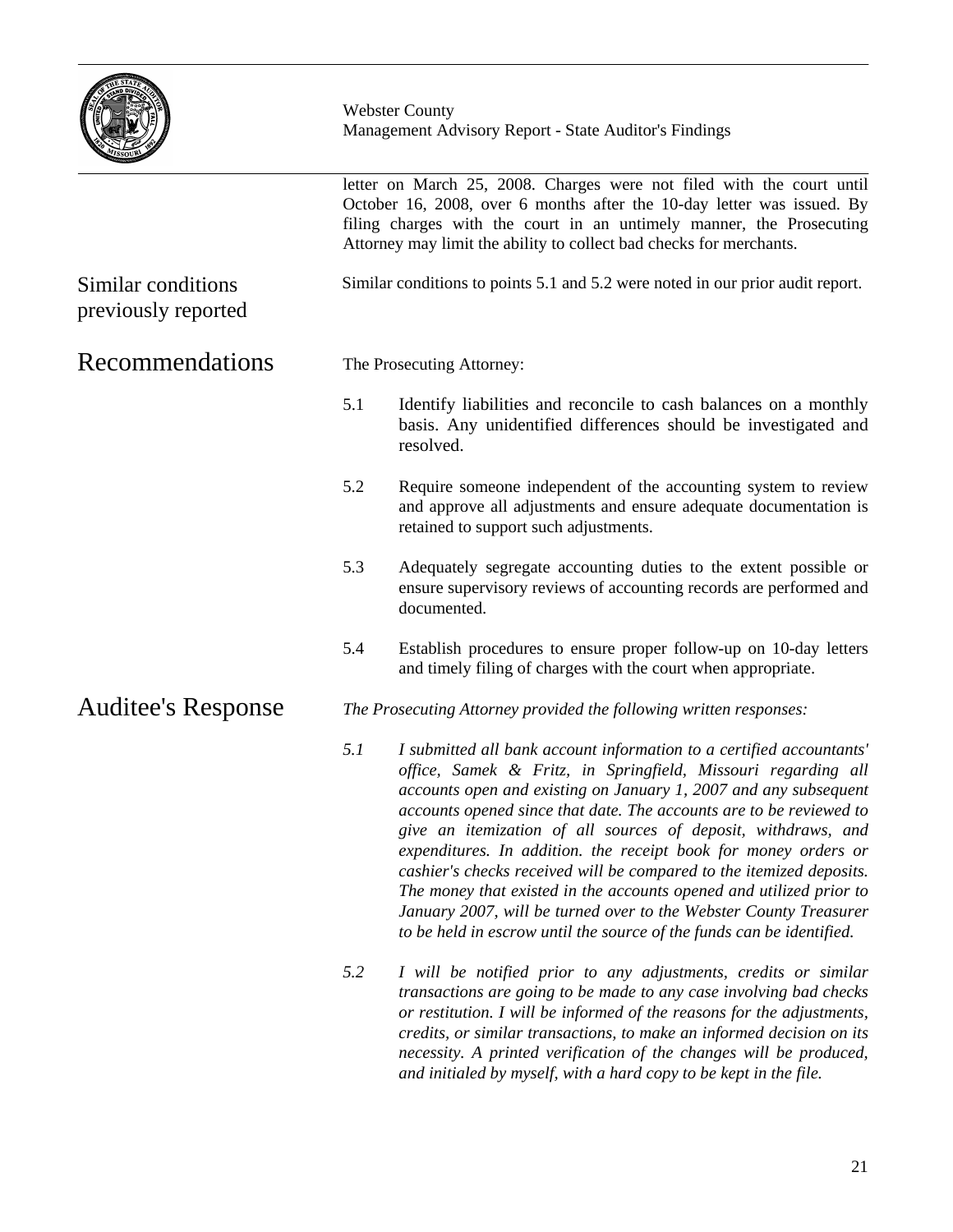| <b>RESTAT</b><br><b>SOLVIOR</b><br>÷<br><b>MISSOUR</b> |
|--------------------------------------------------------|
|--------------------------------------------------------|

|                                           | <b>Webster County</b><br>Management Advisory Report - State Auditor's Findings                                                                                                                                                                                                                                                                                                                                                                                                                                                                                                                                                                               |  |  |
|-------------------------------------------|--------------------------------------------------------------------------------------------------------------------------------------------------------------------------------------------------------------------------------------------------------------------------------------------------------------------------------------------------------------------------------------------------------------------------------------------------------------------------------------------------------------------------------------------------------------------------------------------------------------------------------------------------------------|--|--|
|                                           | 5.3<br>I will review and initial all bank reconciliations.                                                                                                                                                                                                                                                                                                                                                                                                                                                                                                                                                                                                   |  |  |
|                                           | 5.4<br>I have initiated new procedures to assure efficient handling of bad<br>check files, in correlation to the submission of the information by<br>any person or merchant and action taken by my office to file and<br>pursue charges. During a brief period of time, my office attempted<br>to utilize a new computer program to aid in the handling of bad<br>checks and restitution. The system was new and our office had a<br>new employee handling the bad checks and restitution; neither<br>worked to the benefit of our county. Therefore, the employee was<br>replaced and my office returned to the original computerized<br>accounting system. |  |  |
| <b>6. Sheriff Controls</b>                | Controls and procedures over receipts need improvement, and accounting<br>duties are not adequately segregated.                                                                                                                                                                                                                                                                                                                                                                                                                                                                                                                                              |  |  |
| and Procedures                            | The Sheriff's office collected civil and criminal process fees and cash bonds<br>during the years ended December 31, 2008 and 2007, totaling<br>approximately \$162,000 and \$164,000, respectively.                                                                                                                                                                                                                                                                                                                                                                                                                                                         |  |  |
| 6.1 Receipt procedures                    | Receipt slips are not always issued immediately upon receipt of monies. An<br>August 5, 2009, cash count determined receipt slips were not issued for<br>checks totaling \$3,434. While most of the checks were dated within a few<br>days of the cash count, a \$40 check had been on hand since 2002. At our<br>request, the Sheriff contacted the vendor, who had donated the \$40 check<br>for the purchase of radios, and the vendor indicated the check had been<br>cancelled. Checks and money orders are also not restrictively endorsed until<br>deposits are prepared.                                                                             |  |  |
|                                           | To adequately account for collections and reduce the risk of loss or misuse<br>of funds, receipt slips should be issued for all monies immediately upon<br>receipt and reconciled to amounts deposited. In addition, prompt restrictive<br>endorsement of checks and money orders decreases the possibility of theft<br>or misuse of funds.                                                                                                                                                                                                                                                                                                                  |  |  |
| 6.2 Segregation of duties                 | Accounting duties are not adequately segregated, and a documented<br>supervisory review of the accounting records is not performed by the<br>Sheriff. Proper segregation of duties is necessary to ensure all transactions<br>are accounted for properly and assets are adequately safeguarded. Internal<br>controls would be improved by segregating the duties of receiving,<br>recording, and depositing receipts. If proper segregation of duties cannot be<br>achieved, at a minimum, periodic supervisory reviews of accounting records<br>should be performed and documented by the Sheriff.                                                          |  |  |
| Similar conditions<br>previously reported | Similar conditions were noted in our prior audit report.                                                                                                                                                                                                                                                                                                                                                                                                                                                                                                                                                                                                     |  |  |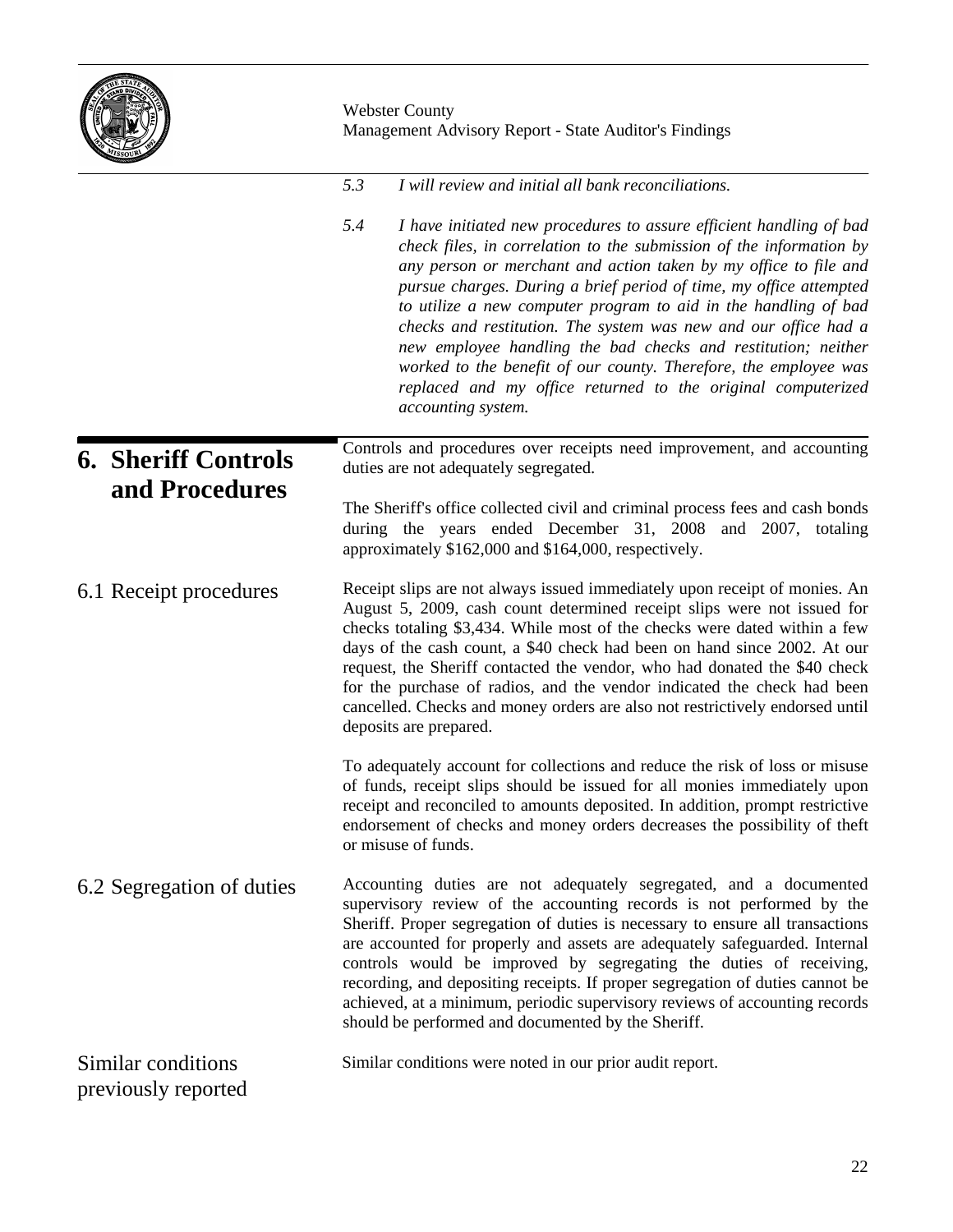|                                          | <b>Webster County</b><br>Management Advisory Report - State Auditor's Findings<br>The Sheriff:                                                                                                                                                                                                                                                                                                                                                                                                                                                                                                                                                                                                                                                                                                                                                                                                                                                                                                            |  |  |  |
|------------------------------------------|-----------------------------------------------------------------------------------------------------------------------------------------------------------------------------------------------------------------------------------------------------------------------------------------------------------------------------------------------------------------------------------------------------------------------------------------------------------------------------------------------------------------------------------------------------------------------------------------------------------------------------------------------------------------------------------------------------------------------------------------------------------------------------------------------------------------------------------------------------------------------------------------------------------------------------------------------------------------------------------------------------------|--|--|--|
| Recommendations                          |                                                                                                                                                                                                                                                                                                                                                                                                                                                                                                                                                                                                                                                                                                                                                                                                                                                                                                                                                                                                           |  |  |  |
|                                          | 6.1<br>Issue receipt slips for all monies received and restrictively endorse<br>checks and money orders immediately upon receipt.                                                                                                                                                                                                                                                                                                                                                                                                                                                                                                                                                                                                                                                                                                                                                                                                                                                                         |  |  |  |
|                                          | 6.2<br>Adequately segregate accounting duties to the extent possible or<br>ensure supervisory reviews of accounting records are performed and<br>documented.                                                                                                                                                                                                                                                                                                                                                                                                                                                                                                                                                                                                                                                                                                                                                                                                                                              |  |  |  |
| <b>Auditee's Response</b>                | The Sheriff provided the following written responses:                                                                                                                                                                                                                                                                                                                                                                                                                                                                                                                                                                                                                                                                                                                                                                                                                                                                                                                                                     |  |  |  |
|                                          | 6.1<br>Policy changes have been made to receipt monies immediately upon<br>arrival to the office. There was a check from 2002 that had not been<br>deposited. My office contacted the donor and the donor had already<br>had the check cancelled; the check was then destroyed.                                                                                                                                                                                                                                                                                                                                                                                                                                                                                                                                                                                                                                                                                                                           |  |  |  |
|                                          | 6.2<br>Currently, the Administrative Assistant receipts, writes checks (does<br>not sign them) and balances the checking accounts. The Deputy<br>Clerk reconciles the bank statements, all receipts, and compiles all<br>reports (she does not write checks). The Sheriff personally reviews<br>all monthly financial reports concerning the office, signs checks,<br>and also reconciles monthly bank statements.                                                                                                                                                                                                                                                                                                                                                                                                                                                                                                                                                                                        |  |  |  |
| <b>7. Recorder of Deeds</b>              | Accounting controls and procedures relating to the bank accounts need<br>improvement, and accounting duties are not adequately segregated.                                                                                                                                                                                                                                                                                                                                                                                                                                                                                                                                                                                                                                                                                                                                                                                                                                                                |  |  |  |
| <b>Controls and</b><br><b>Procedures</b> | The Recorder of Deeds' office received monies for copies and recording<br>marriage licenses, Uniform Commercial Code filings, deeds, and tax liens<br>totaling approximately \$318,000 and \$385,000 during the years ended<br>December 31, 2008 and 2007, respectively.                                                                                                                                                                                                                                                                                                                                                                                                                                                                                                                                                                                                                                                                                                                                  |  |  |  |
| 7.1 Bank accounts                        | Monthly bank reconciliations are not prepared for the Electronic Recording<br>bank account, the monthly list of liabilities prepared by the Recorder of<br>Deeds is not properly reconciled with the cash balance of the bank accounts,<br>and the Recorder of Deeds does not transfer monies deposited into the<br>electronic recording bank account to the fee account each month. At<br>December 31, 2008, the list of liabilities exceeded the reconciled cash<br>balance of the accounts by \$267, and electronic payments received in<br>October and November 2008 totaling \$3,269 were not transferred from the<br>electronic recording account to the fee account until January 2009. The<br>Recorder of Deeds maintains a fee account for the deposit and disbursement<br>of all recording fees and another bank account for the deposit of electronic<br>payments. These electronic payments are to be transferred to the fee account<br>and disbursed each month with other monies collected. |  |  |  |

 $\overline{\phantom{0}}$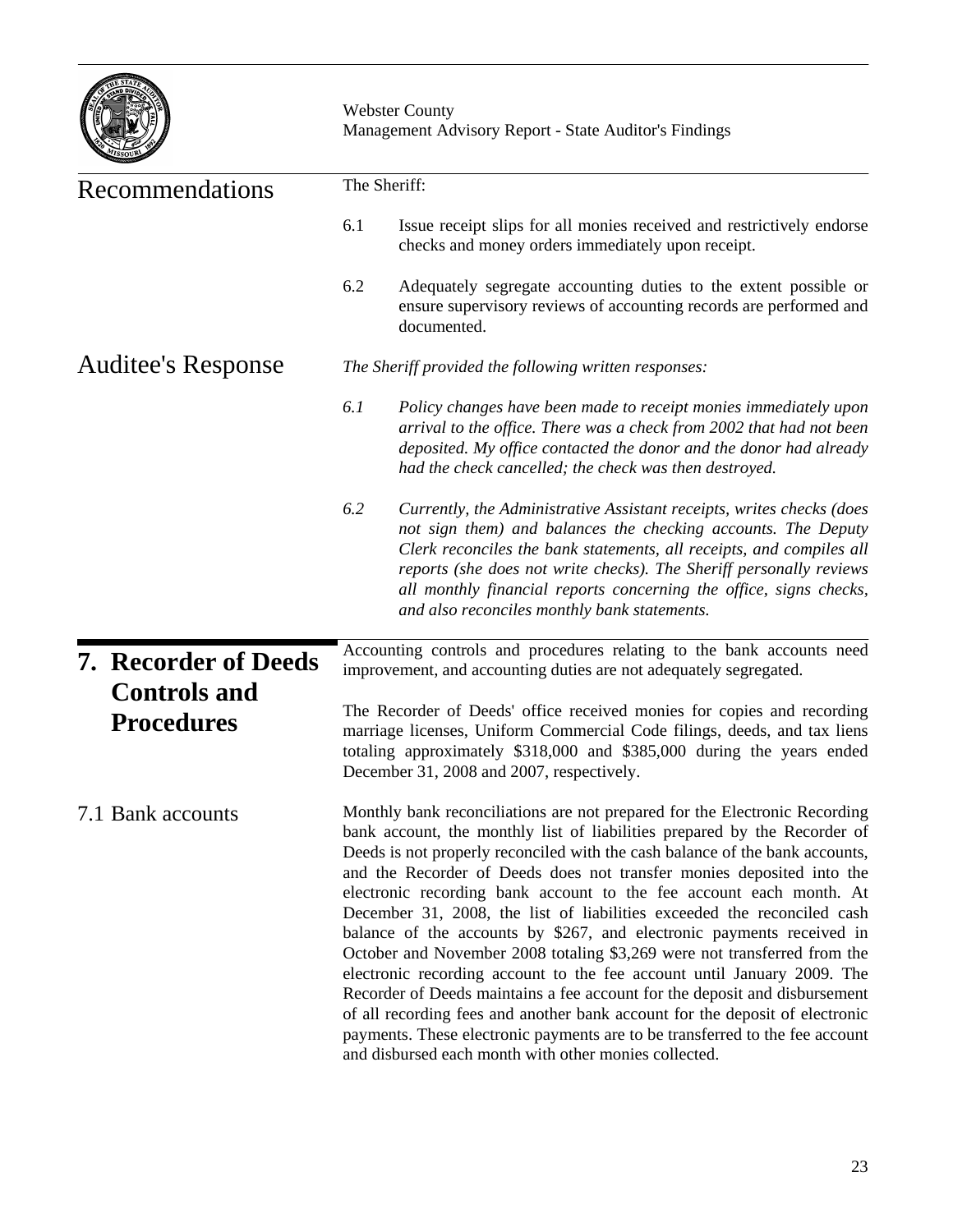

Also, 19 checks totaling \$173 had been outstanding for over one year, with 13 dating back to 2005 and 2006. The failure to routinely investigate and resolve old outstanding checks results in additional bookkeeping and increases the possibility of loss, theft, and misuse of funds.

Timely preparation of monthly bank reconciliations and the transfer of electronic collections are necessary to ensure the bank accounts are in agreement with the accounting records and to detect and correct errors. In addition, to ensure the records are in balance, the list of liabilities prepared each month should be reconciled to the cash balance, and any differences investigated.

Accounting duties are not adequately segregated, and a documented supervisory review of the accounting records is not performed by the Recorder of Deeds. Proper segregation of duties is necessary to ensure all transactions are accounted for properly and assets are adequately safeguarded. Internal controls would be improved by segregating the duties of receiving, recording, and depositing receipts. If proper segregation of duties cannot be achieved, at a minimum, periodic supervisory reviews of accounting records should be performed and documented by the Recorder of Deeds. 7.2 Segregation of duties

#### Recommendations

Auditee's Response

The Recorder of Deeds:

- 7.1 Ensure bank reconciliations are performed and electronic collections are transferred to the fee account monthly, and establish routine procedures to follow up on outstanding checks and resolve any that are outstanding for a significant period of time. In addition, the Recorder of Deeds should investigate the differences between the book balances maintained and the available cash balance, and take appropriate action.
- 7.2 Adequately segregate accounting duties or perform documented reviews of the accounting records.
- *The Recorder of Deeds provided the following written responses:*
- 7.1 *The account that was reported not to be reconciled was an account set up for e-recording. In this process funds are deposited by means of an Automated Clearing House (ACH) into the account. Being a new process, I was not comfortable allowing an outside company access to my main account, so this account was set up to accept the ACH transfers. The sole purpose of this account was to accept payment for e-recorded documents by ACH. At the end of the month all monies collected are to be transferred over to the main account for disbursement. If, for example, \$1000 was collected in the month, \$1000 was transferred to the main account, then the reconciliation*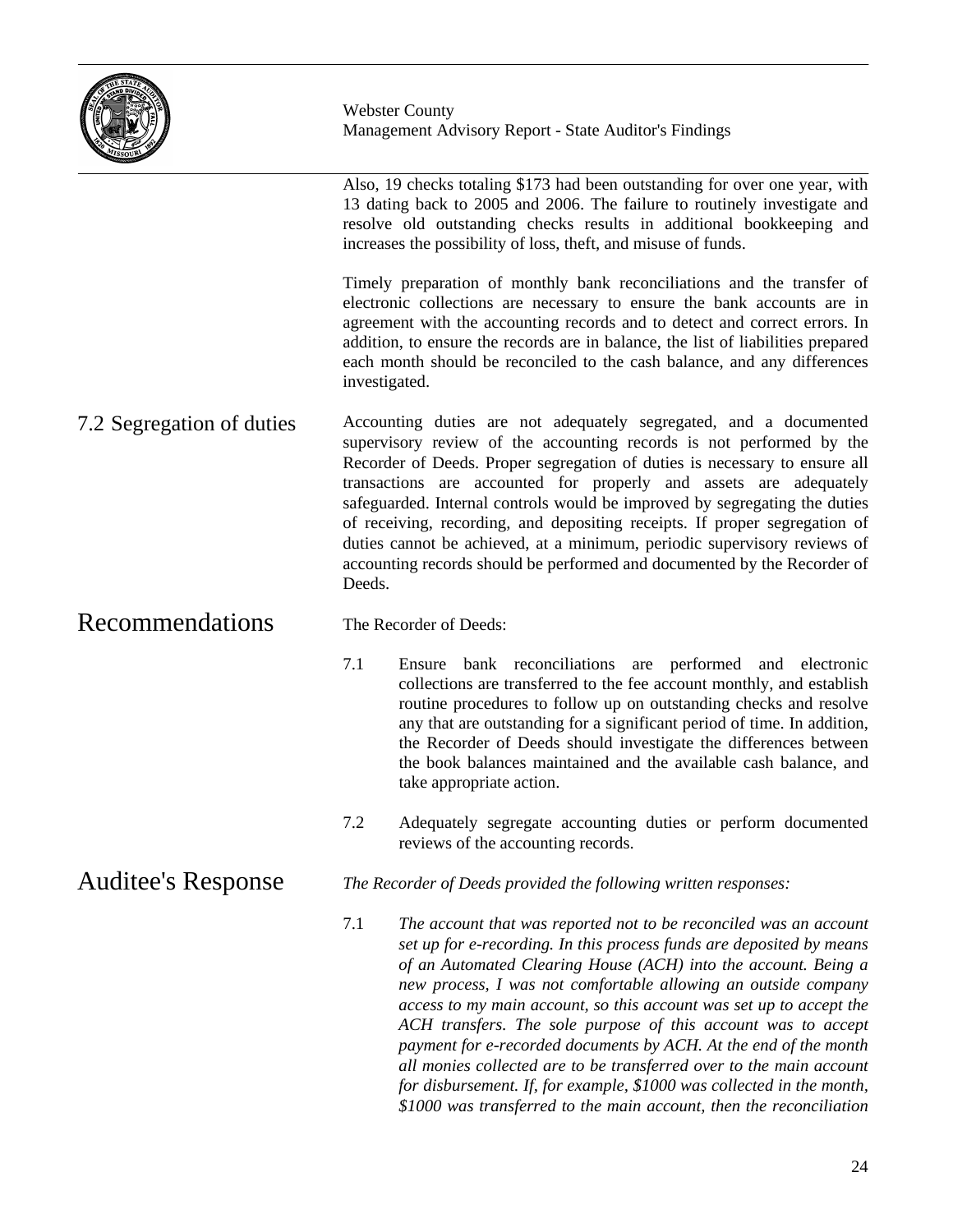

> *would have a zero balance. It is true that October and November monies were not transferred until December's monies were. This was a one-time occurrence. It was my mistake and discovery. There were no problems associated with the untimely transfer of these funds.*

> *After conducting business with Mobis Technologies for some time now, (the e-recording vendor for Missouri), and never having a problem with the ACH process, I am going to close one account and only have one checking account for our office. This will simplify bookkeeping. The State of Missouri as well as the federal government also use ACH as payment. The process is becoming more widely accepted and my contract only allows for funds to be deposited, NOT removed.*

> *Outstanding checks will be turned over to the "Unclaimed Fund" after they reach 6 months old.*

7.2 *The report shows that our accounting duties are not adequately segregated, and that supervisory review of accounting records is not performed by myself.*

> *This statement is partially opinion and partially untrue. Every transaction that occurs in the office is immediately cashiered and a receipt is made. Our books are balanced to the penny at the end of every day.*

> *Now it is true, that I would not physically examine every daily report and initial it, but I usually do ask "How much money did we do today?" to stay on top of the situation. At the end of the month, I am the one who accounts for every daily total and prepares the report that details every dollar that comes in and goes out of this office.*

> *I respect the opinion of the auditor that the duties are not adequately segregated, but disagree. I fully trust the staff that I have and if I didn't they would not be trusted with the duties that they have. I understand the position of the auditor, so we have changed procedures. Now every daily report is placed on my desk for review and I will initial off on the deposit record and file the report. Also, I now have the ability to check our account balance at any time with electronic banking. I am sure the State Auditor's Office have found in other places where monies were stolen and the supervisor said "I trusted the employee that worked for me." We won't have that problem here. These changes should satisfy the audit findings. I would trust my clerks with my personal money.*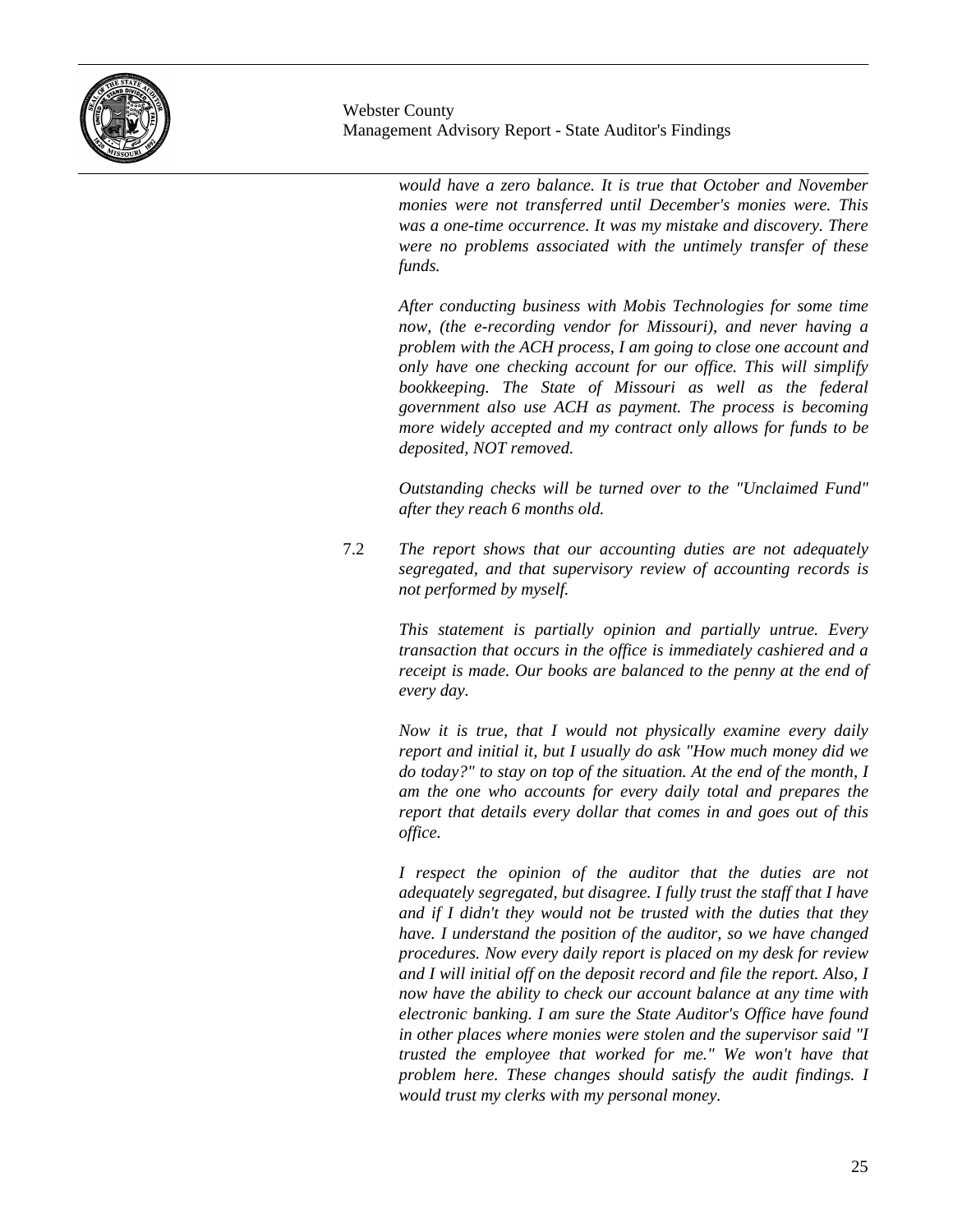

|                           | 8. Commission<br><b>Meeting Minutes</b> | We identified ten instances where the County Commission's open meeting<br>minutes did not disclose the reason for entering into closed session, and the<br>County Commission did not document how some issues discussed and votes                                                                                                                                                                                                     |
|---------------------------|-----------------------------------------|---------------------------------------------------------------------------------------------------------------------------------------------------------------------------------------------------------------------------------------------------------------------------------------------------------------------------------------------------------------------------------------------------------------------------------------|
|                           |                                         | taken in closed session were allowable under the Sunshine Law. For<br>example, during the May 19, 2009, closed session meeting, the County<br>Commission discussed developing a contract with an area sheltered<br>workshop to take over the handling of the county's recycling center.                                                                                                                                               |
|                           |                                         | The Sunshine Law, Chapter 610, RSMo, states the question of holding the<br>closed meeting and the reason for the closed meeting shall be voted on at an<br>open meeting. Issues not specifically allowed by the Sunshine Law should<br>not be discussed in closed session. The meeting minutes should provide<br>sufficient details of discussions to demonstrate compliance with statutory<br>provisions and support decisions made. |
|                           | Recommendation                          | Ensure reasons for closing a meeting are documented and only allowable<br>topics are discussed in closed meetings.                                                                                                                                                                                                                                                                                                                    |
| <b>Auditee's Response</b> |                                         | The County Commission provided the following written response:                                                                                                                                                                                                                                                                                                                                                                        |
|                           |                                         | In the future, greater care will be given to note the reason for going into<br>closed session and that discussions do not stray from the reasons stated.                                                                                                                                                                                                                                                                              |